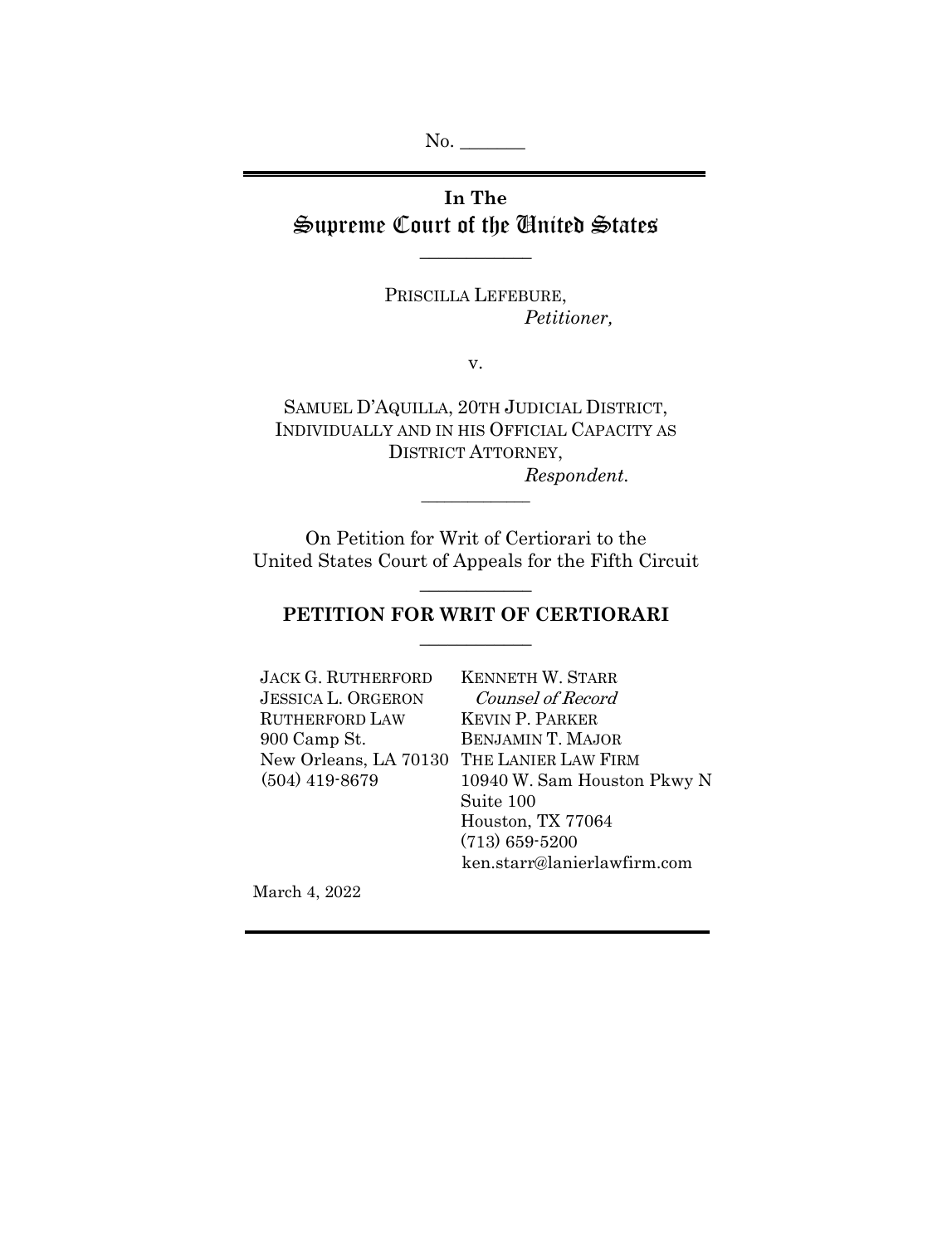# **QUESTION PRESENTED**

Whether a rape victim has Article III standing to sue for damages when the invidiously discriminatory policies of a district attorney's office are causally connected to the sexual assault she suffered.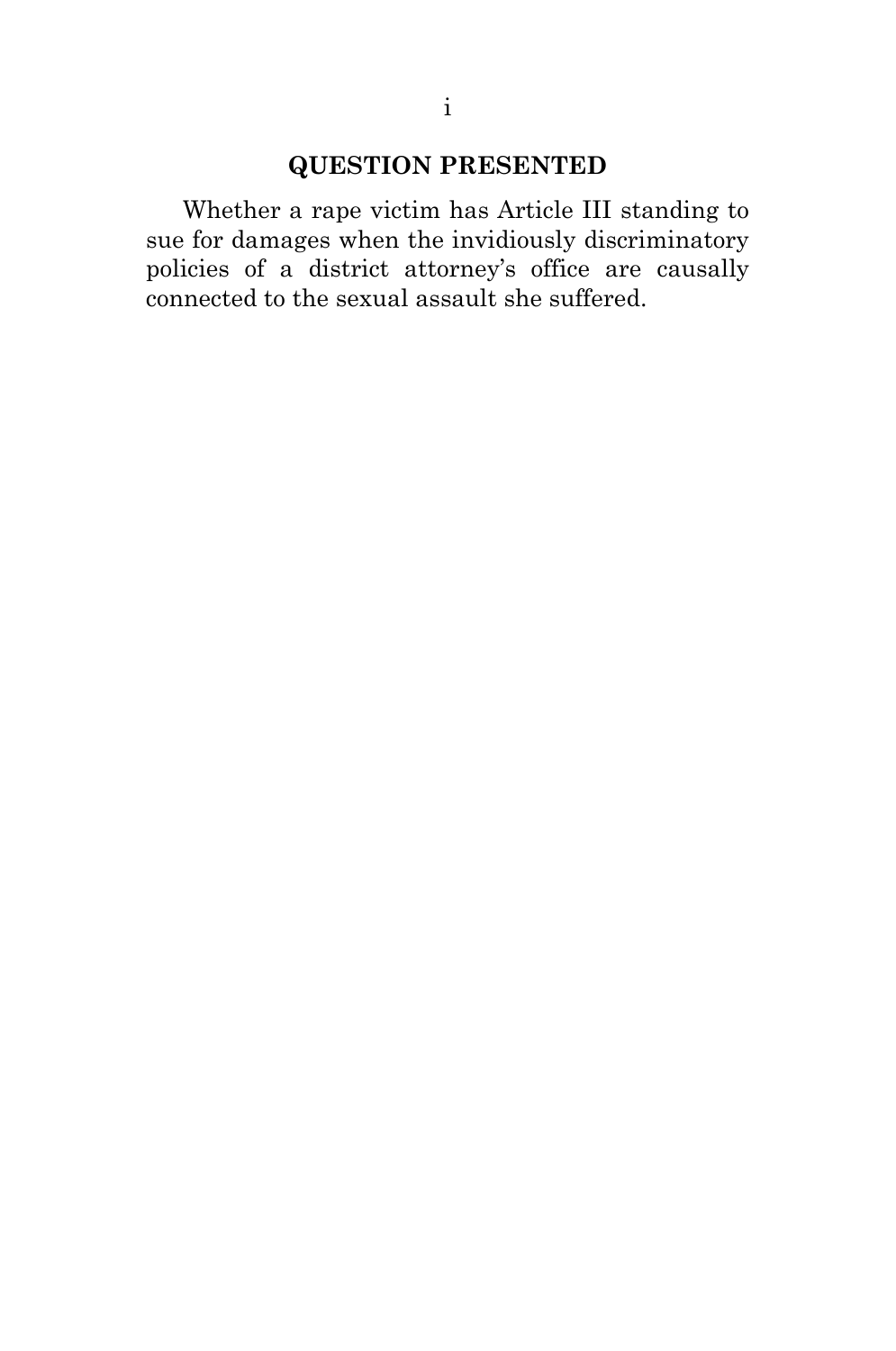## **PARTIES TO THE PROCEEDINGS**

Pursuant to Rule 14.1(b), the following list identifies all of the parties appearing before the Court of Appeals:

Petitioner Priscilla Lefebure was the plaintiff in the District Court and the appellee in the Court of Appeals.

Respondent Samuel D'Aquilla, Individually and in his Official Capacity as District Attorney for the 20th Judicial District, was the defendant in the District Court and the appellant in the Court of Appeals.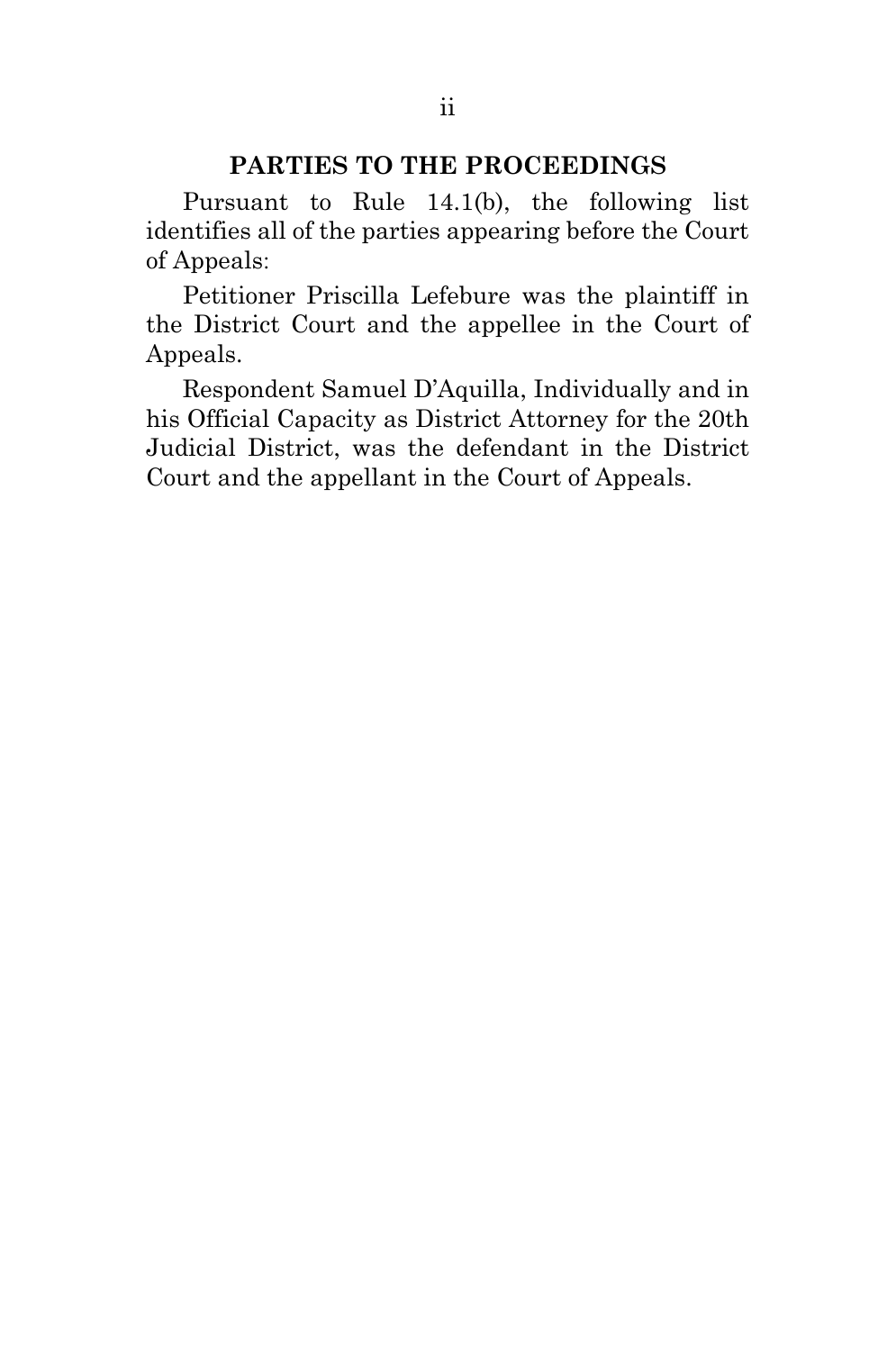#### **LIST OF PROCEEDINGS**

U.S. Fifth Circuit Court of Appeals

No. 19-30702, Consolidated with No. 19-30989

Priscilla Lefebure, *Plaintiff-Appellee* v. Samuel D'Aquilla, 20th Judicial District, individually and in his official capacity as District Attorney, *Defendant-Appellant*

\_\_\_\_\_\_\_\_\_\_\_\_\_\_\_\_\_\_\_\_\_\_\_

Published:  $15$  F 4th 650

Date of Final Opinion: October 5, 2021

U.S. Fifth Circuit Court of Appeals

No. 19-30702, Consolidated with No. 19-30989

Priscilla Lefebure, *Plaintiff-Appellee* v. Samuel D'Aquilla, 20th Judicial District, individually and in his official capacity as District Attorney, *Defendant-Appellant*

\_\_\_\_\_\_\_\_\_\_\_\_\_\_\_\_\_\_\_\_\_\_\_

Published: 987 F.3d 446

Filed: February 9, 2021

Withdrawn: October 5, 2021

U.S. District Court, Middle District of Louisiana Priscilla Lefebure v. Barrett Boeker et al. No. 3:17-CV-01791 Published: 390 F.Supp.3d 729

Date of Interlocutory Order Granting in Part and Denying in Part Motion to Dismiss: June 25, 2019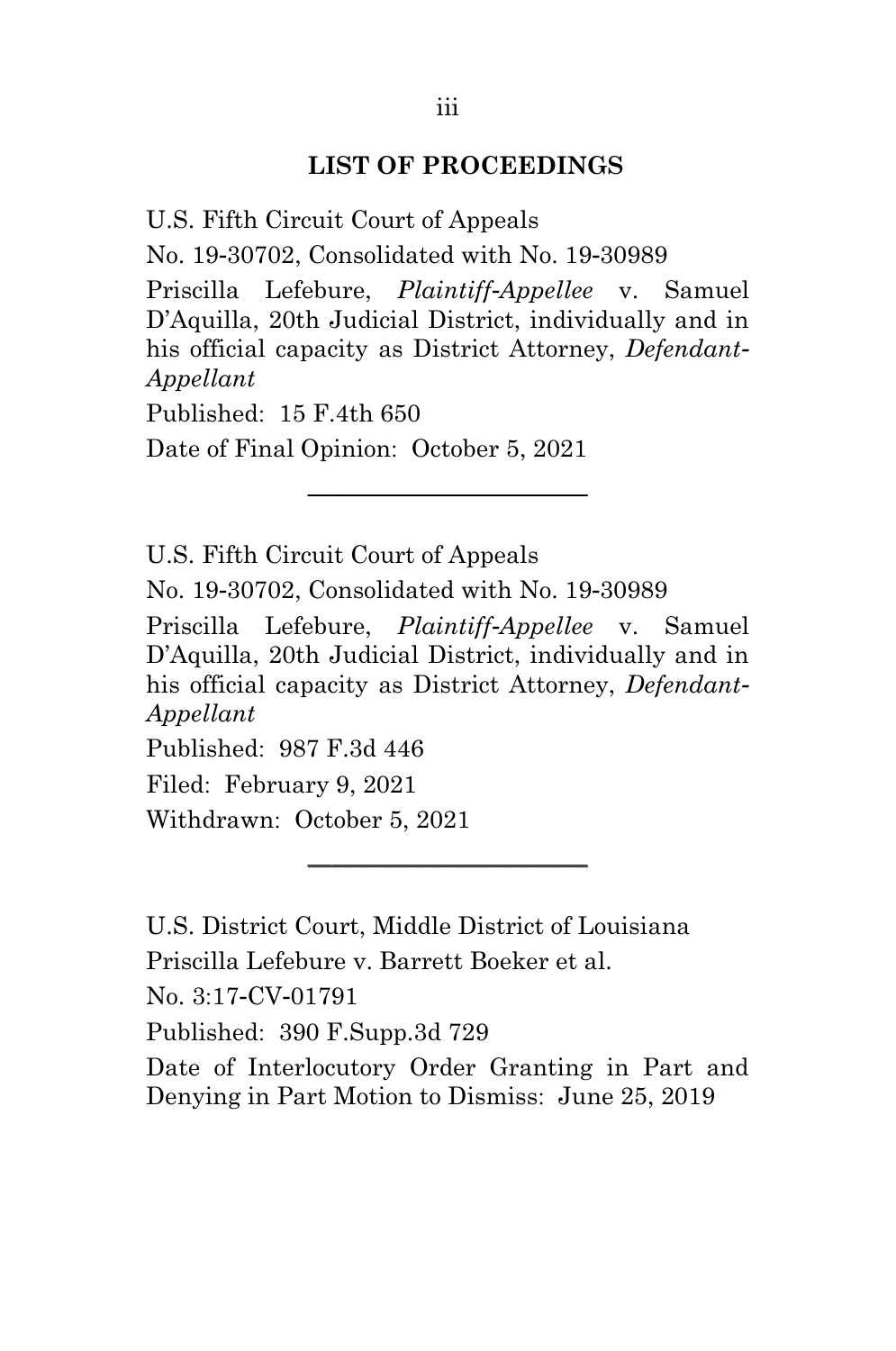# **TABLE OF CONTENTS**

| PARTIES TO THE PROCEEDINGS  ii                                                                                                           |  |
|------------------------------------------------------------------------------------------------------------------------------------------|--|
|                                                                                                                                          |  |
|                                                                                                                                          |  |
|                                                                                                                                          |  |
| PETITION FOR WRIT OF CERTIORARI  1                                                                                                       |  |
|                                                                                                                                          |  |
|                                                                                                                                          |  |
|                                                                                                                                          |  |
|                                                                                                                                          |  |
| <b>REASONS FOR GRANTING THE PETITION 7</b>                                                                                               |  |
| The panel majority has created an 8-1<br>L.<br>circuit split that merits summary                                                         |  |
| II. In the alternative, guidance is necessary<br>on this important Article III issue, which<br>the Court has not addressed for nearly 50 |  |
| A. The majority's reading of Linda R.S.<br>is inconsistent with the text of the                                                          |  |
| B. Subsequent developments in<br>standing and equal protection law<br>foreclose the majority's attempt to                                |  |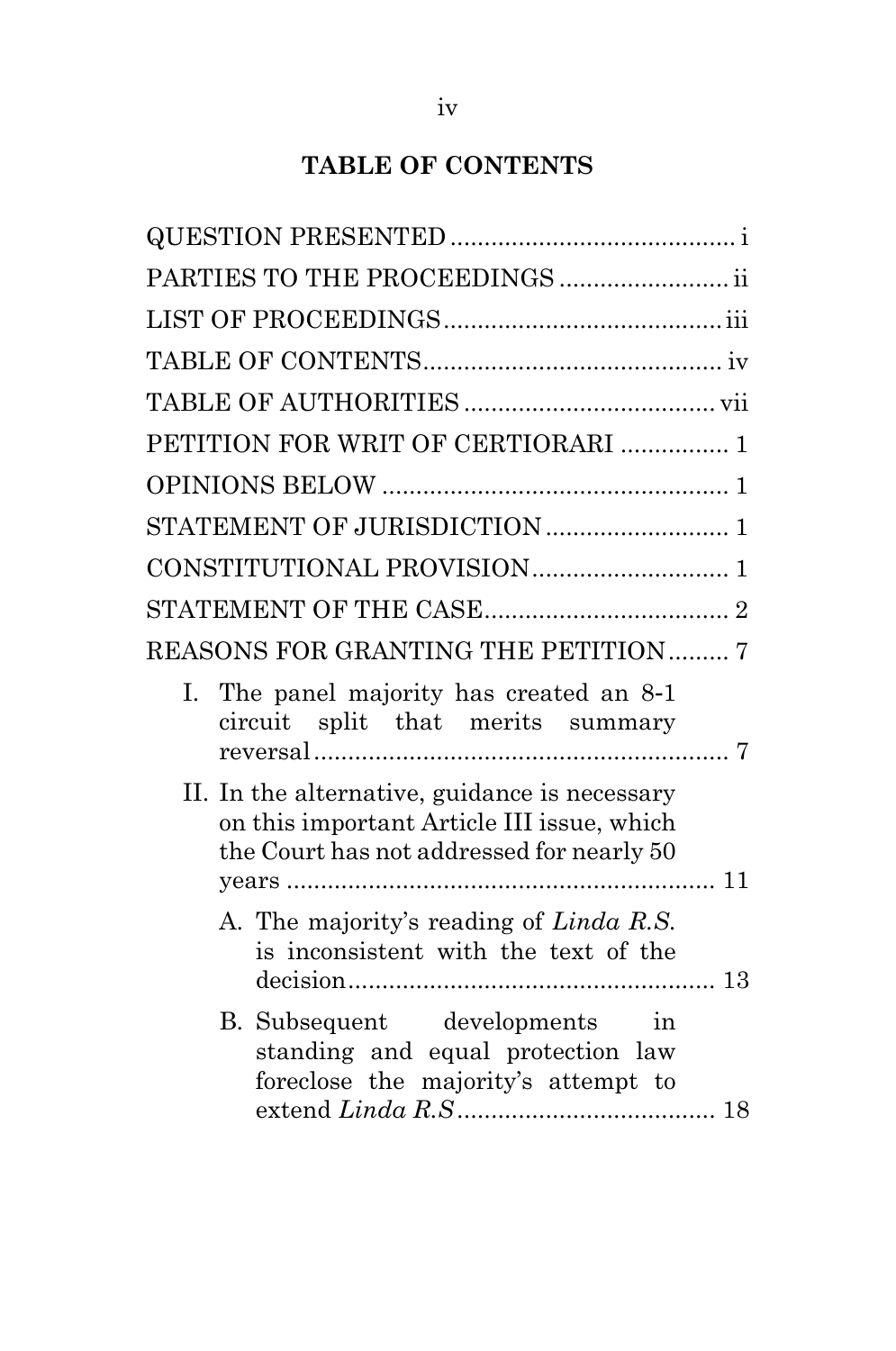|  | C. The majority's extension of Linda |  |  |
|--|--------------------------------------|--|--|
|  | R.S. is unwise, particularly at this |  |  |
|  |                                      |  |  |
|  |                                      |  |  |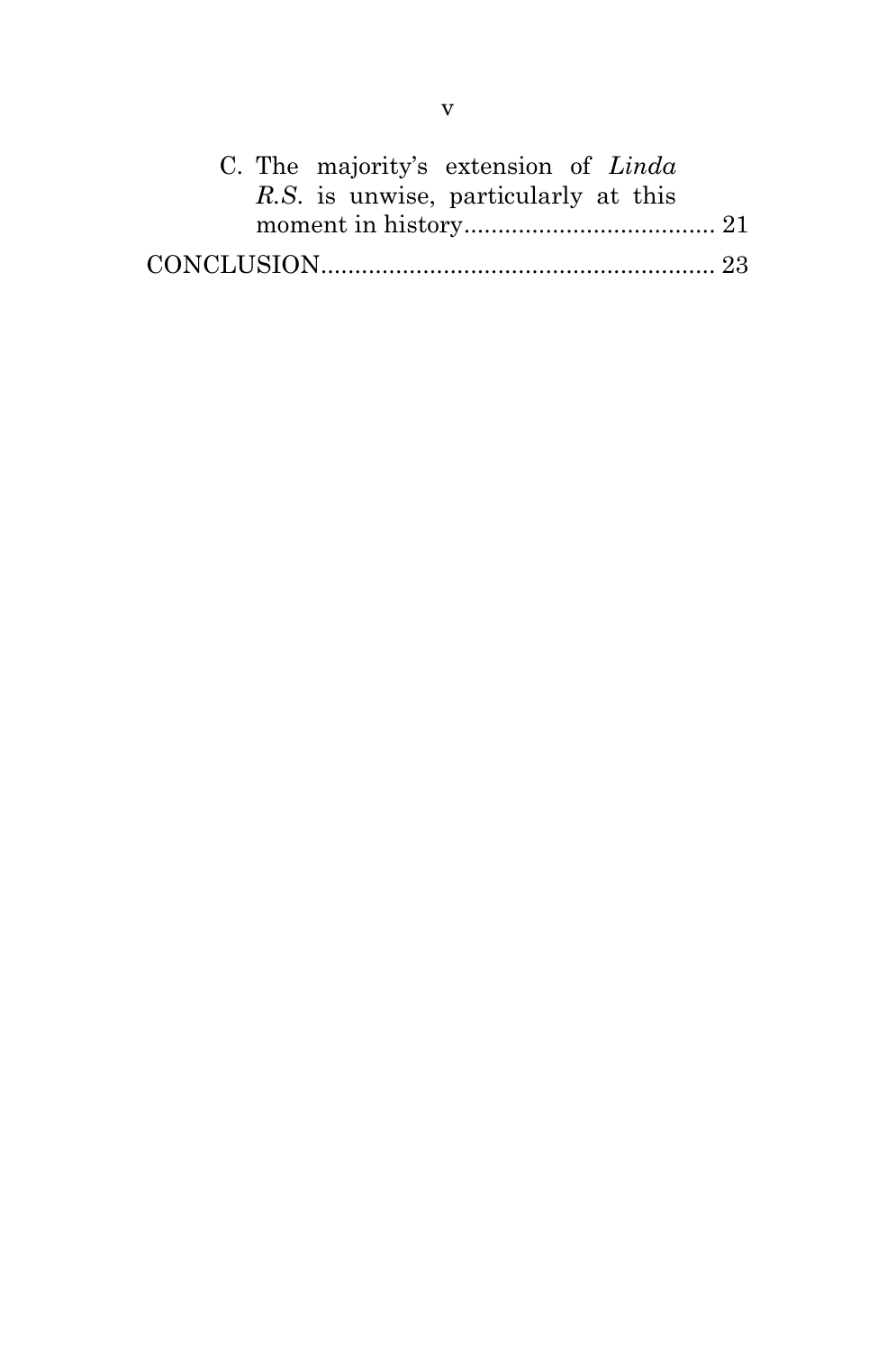# **APPENDIX TABLE OF CONTENTS**

| Appendix A: | <b>Updated Opinion and Order</b><br>Denying Petition for<br>Rehearing of the United<br>States Court of Appeals for<br>the Fifth Circuit (October 5, |
|-------------|-----------------------------------------------------------------------------------------------------------------------------------------------------|
| Appendix B: | Dissenting Opinion by Judge<br>Graves (October 5, 2021) 28a                                                                                         |
| Appendix C: | Judgment of the United<br>States Court of Appeals for<br>the Fifth Circuit (October 5,                                                              |
| Appendix D: | Ruling and Order of the<br>United States District Court<br>for the Middle District of<br>Louisiana (June 25, 2019)  43a                             |
| Appendix E: | <b>First Amended Complaint</b><br>and Jury Demand (May 6,                                                                                           |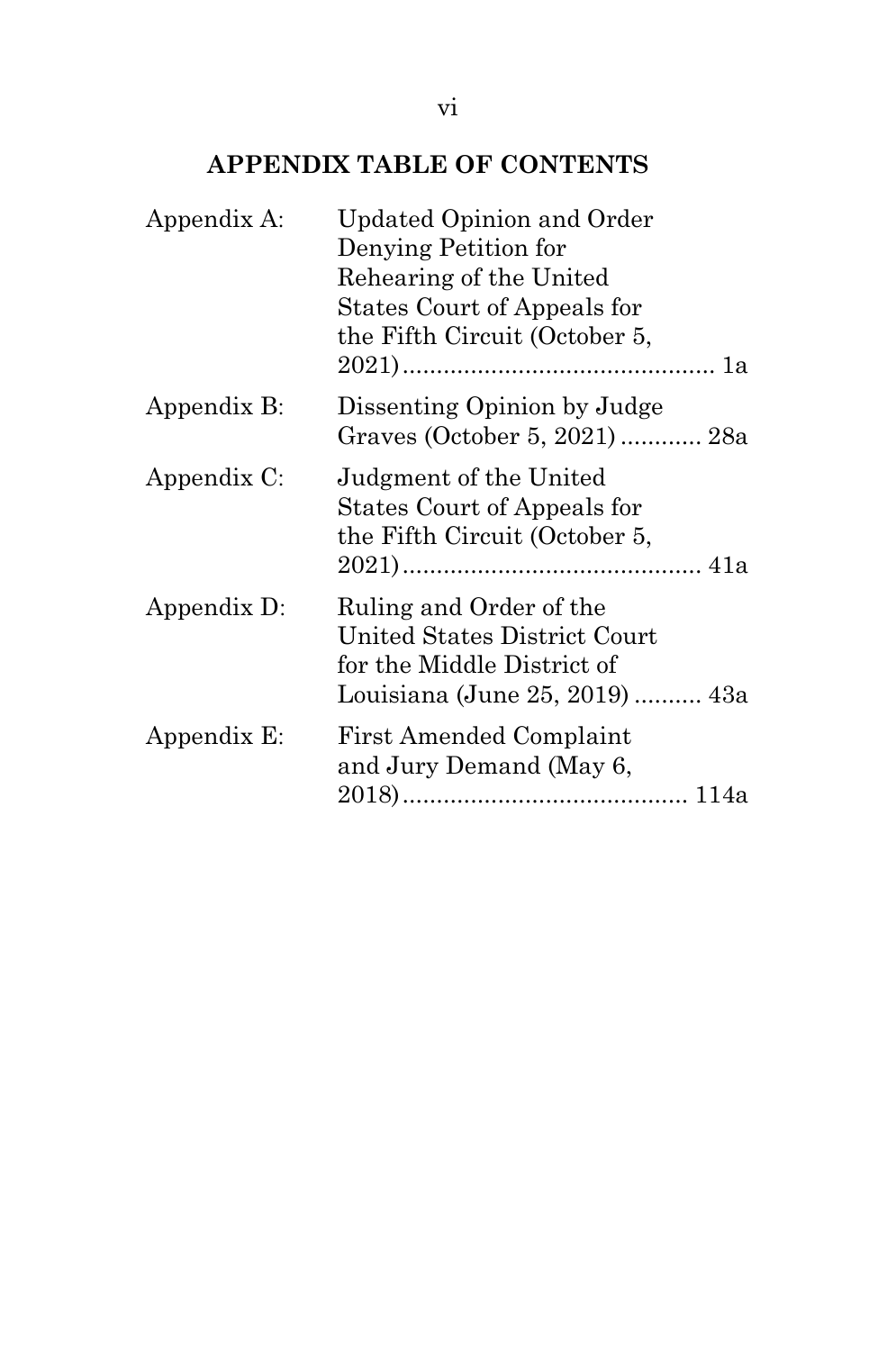# **TABLE OF AUTHORITIES**

# CASES

| Bailey v. Patterson, 369 U.S. 31 (1962) 14, 15           |  |
|----------------------------------------------------------|--|
| Beltran v. City of El Paso, 367 F.3d 299 (5th            |  |
| Bowers v. DeVito, 686 F.2d 616 (7th Cir. 1982) 20        |  |
| D.C. v. Carter, 409 U.S. 418 (1972) 11, 19-20            |  |
| Del Marcelle v. Brown Cty. Corp., 680 F.3d 887           |  |
| DeShaney v. Winnebago Cty. Dep't of Soc.                 |  |
| Duke Power Co. v. Carolina Env't Study Grp.,             |  |
| <i>Eagleston v. Guido, 41 F.3d 865 (2d Cir. 1994) </i> 8 |  |
| Estate of Macias v. Ihde, 219 F.3d 1018 (9th             |  |
|                                                          |  |
| <i>Forrester v. White, 484 U.S. 219 (1988) </i> 9        |  |
| <i>Hilton v. City of Wheeling, 209 F.3d 1005 (7th</i> )  |  |
| Hynson v. City of Chester Legal Dep't, 864 F.2d          |  |
| Jones v. Union County, 296 F.3d 417 (6th Cir.            |  |
| Lefebure v. Boeker, 390 F. Supp. 3d 729 (M.D.            |  |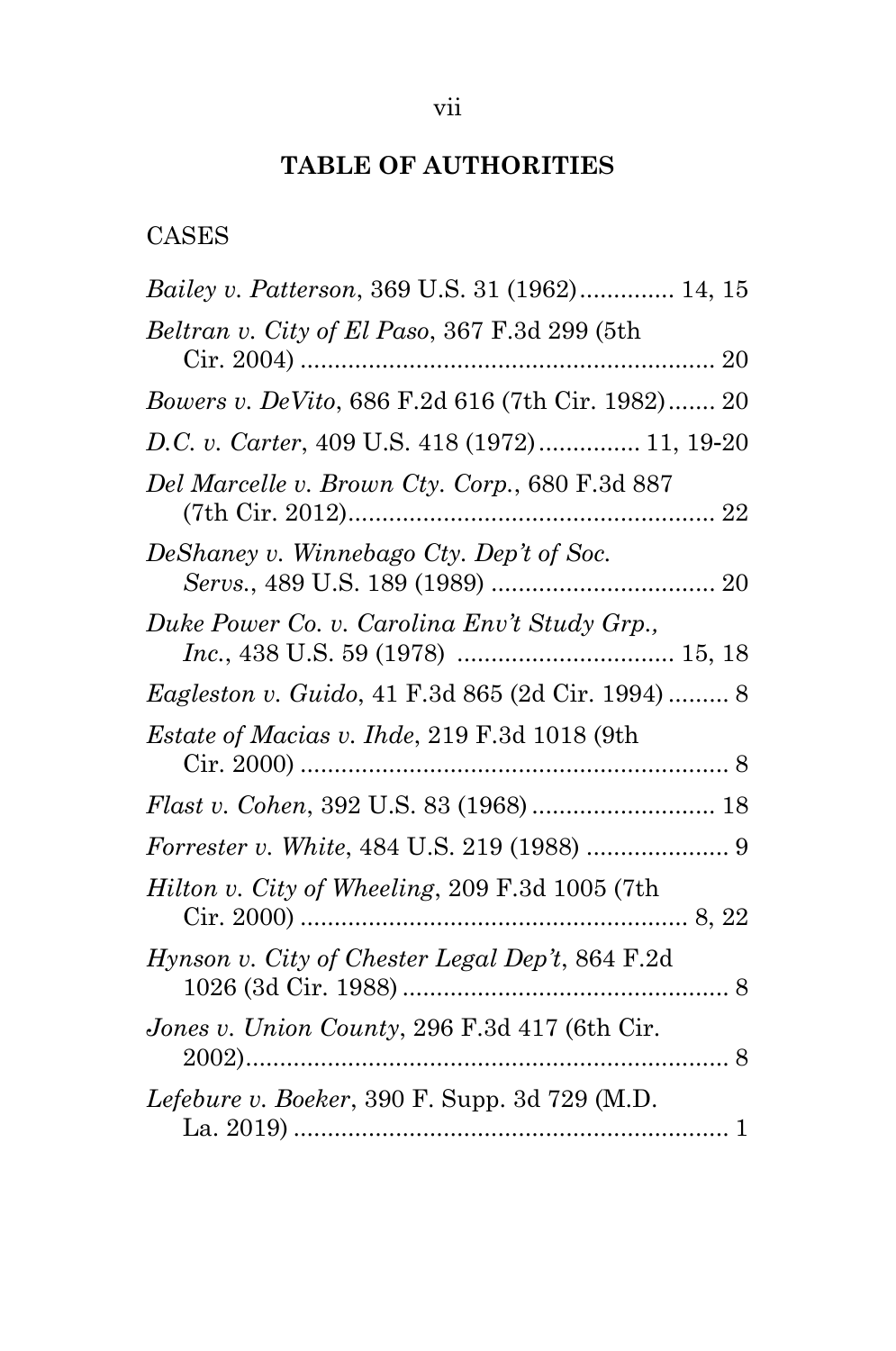| Lefebure v. D'Aquilla, 15 F.4th 650 (5th Cir.                                                     |
|---------------------------------------------------------------------------------------------------|
| Lefebure v. D'Aquilla, 987 F.3d 446 (5th Cir.                                                     |
| Linda R.S. v. Richard D., 410 U.S. 614 (1973).passim                                              |
| Lujan v. Defenders of Wildlife, 504 U.S. 555<br>$(1992)$                                          |
| McClendon v. City of Columbia, 305 F.3d 314                                                       |
|                                                                                                   |
| Monroe v. Pape, 365 U.S. 167 (1961) 11, 20                                                        |
| Nader v. Saxbe, 497 F.2d 676 (D.C. Cir. 1974) 17                                                  |
| Ne. Fla. Chapter of the Assoc. Gen. Contractors<br>of Am. v. Jacksonville, 508 U.S. 656 (1993) 19 |
| Parkhurst v. Tabor, 569 F.3d 861 (8th Cir.                                                        |
|                                                                                                   |
| Ricketts v. City of Columbia, 36 F.3d 775 (8th                                                    |
| Shipp v. McMahon, 234 F.3d 907 (5th Cir.                                                          |
| Slaughter-House Cases, 83 U.S. 36 (1872) 22                                                       |
|                                                                                                   |
| Uzuegbunam v. Preczewski, 141 S. Ct. 792                                                          |
| Watson v. City of Kansas City, 857 F.2d 690                                                       |
| Yick Wo v. Hopkins, 118 U.S. 356 (1886) 20                                                        |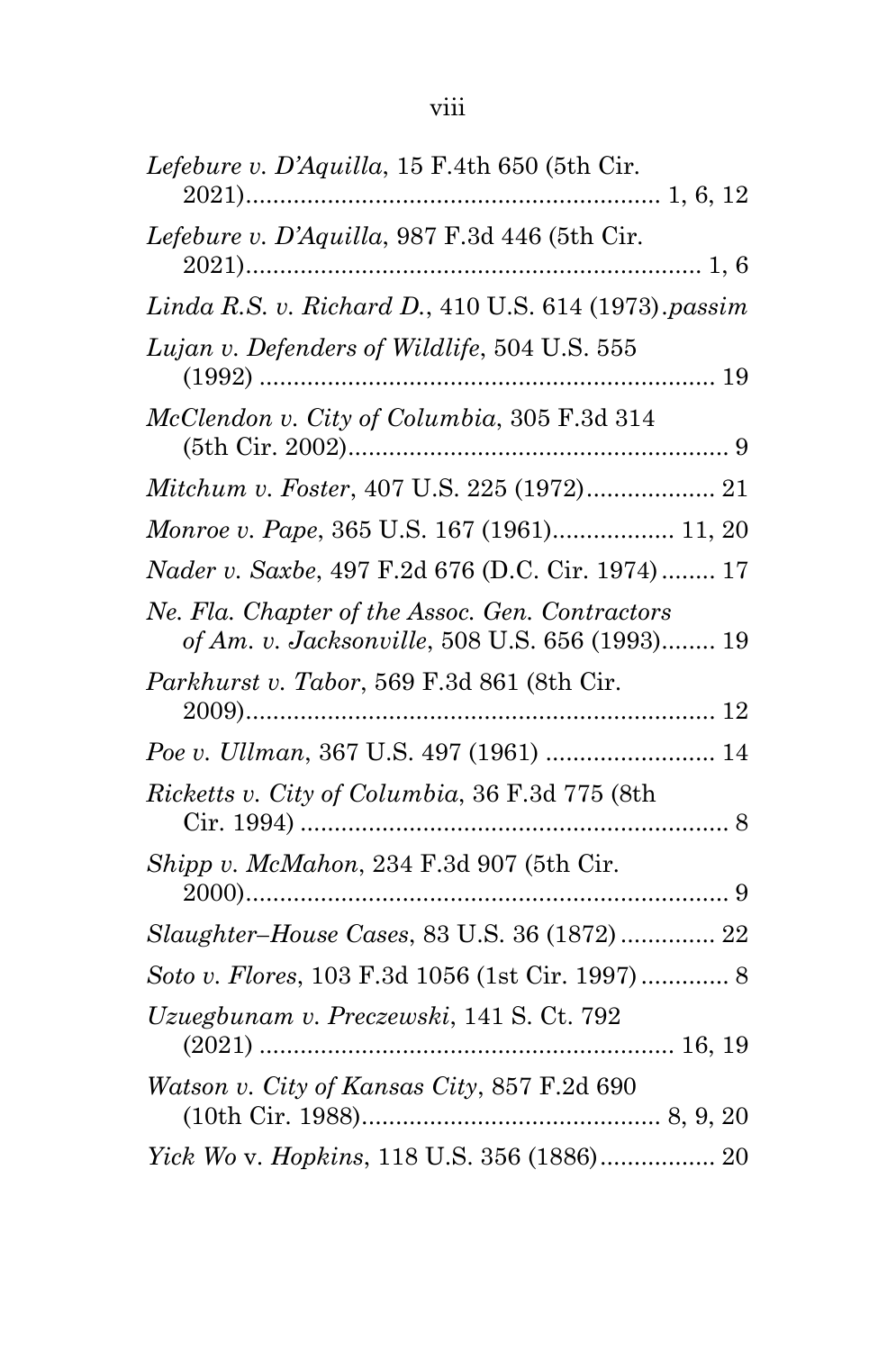# *Younger v. Harris*, 401 U.S. 37 (1971) ..................... 14 CONSTITUTIONAL PROVISIONS AND **STATUTES**

| U.S. CONST. amend. XIV (Equal Protection)  passim                                   |
|-------------------------------------------------------------------------------------|
|                                                                                     |
|                                                                                     |
| 42 U.S.C. § 198310, 11, 19, 20, 21, 22                                              |
| KAN. STAT. ANN. § 22-3001 (West 2017) 11                                            |
| N.D. CENT. CODE § 29-10.1-02 (West 2013) 11                                         |
| NEB. REV. STAT. ANN. § 29-1401.02 (West 2002)  11                                   |
| NEV. REV. STAT. ANN. § 6.132 (West 2001) 11                                         |
|                                                                                     |
|                                                                                     |
| <b>MISCELLANEOUS</b>                                                                |
| Cong. Globe, 42d Cong., 1st Sess. (1871)11, 21                                      |
| DAVID P. CURRIE, THE CONSTITUTION IN THE<br><b>SUPREME COURT: THE FIRST HUNDRED</b> |
| Jacqueline DeRobertis, Angola Officer Fired                                         |
| for Allegedly Spraying Inmate with Fire<br>Extinguisher Charged with Felony, THE    |
| ADVOCATE (July 19, 2020, 5:01 PM) 4                                                 |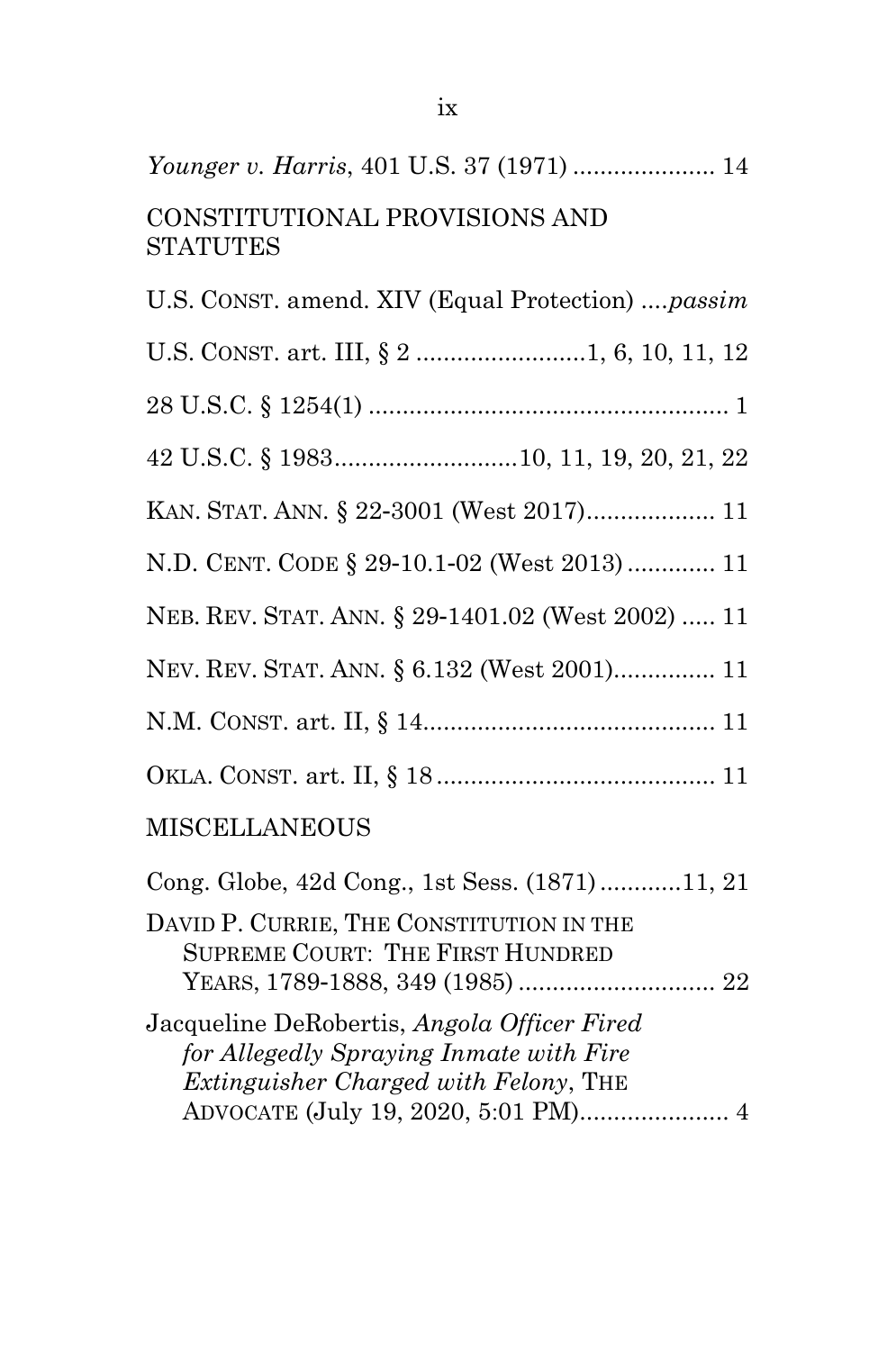#### **PETITION FOR WRIT OF CERTIORARI**

Priscilla Lefebure respectfully petitions for a writ of certiorari to review the judgment of the United States Court of Appeals for the Fifth Circuit.

#### **OPINIONS BELOW**

The ruling and order of the District Court in petitioner's favor is published and appears at *Lefebure v. Boeker*, 390 F. Supp. 3d 729 (M.D. La. 2019). Pet. App. 43a. The original opinion of the Court of Appeals reversing the District Court's denial of respondent's motion to dismiss was published and appears at *Lefebure v. D'Aquilla*, 987 F.3d 446 (5th Cir. 2021). On petition for rehearing en banc, that unanimous opinion was withdrawn, and a divided panel again reversed in a published opinion, *Lefebure v. D'Aquilla*, 15 F.4th 650 (5th Cir. 2021), Pet. App. 1a, with dissent, Pet. App. 28a.

#### **STATEMENT OF JURISDICTION**

The judgment of the Court of Appeals issued on October 5, 2021. Pet. App. 41a. After being granted a sixty-day extension, petitioner timely filed this petition on March 4, 2022, Sup. Ct. No. 21A291. The Court has jurisdiction under 28 U.S.C. § 1254(1).

#### **CONSTITUTIONAL PROVISION**

Article III, Section 2 of the United States Constitution provides:

> The judicial power shall extend to all cases, in law and equity, arising under this Constitution, the laws of the United States, and treaties made, or which shall be made, under their authority; . . .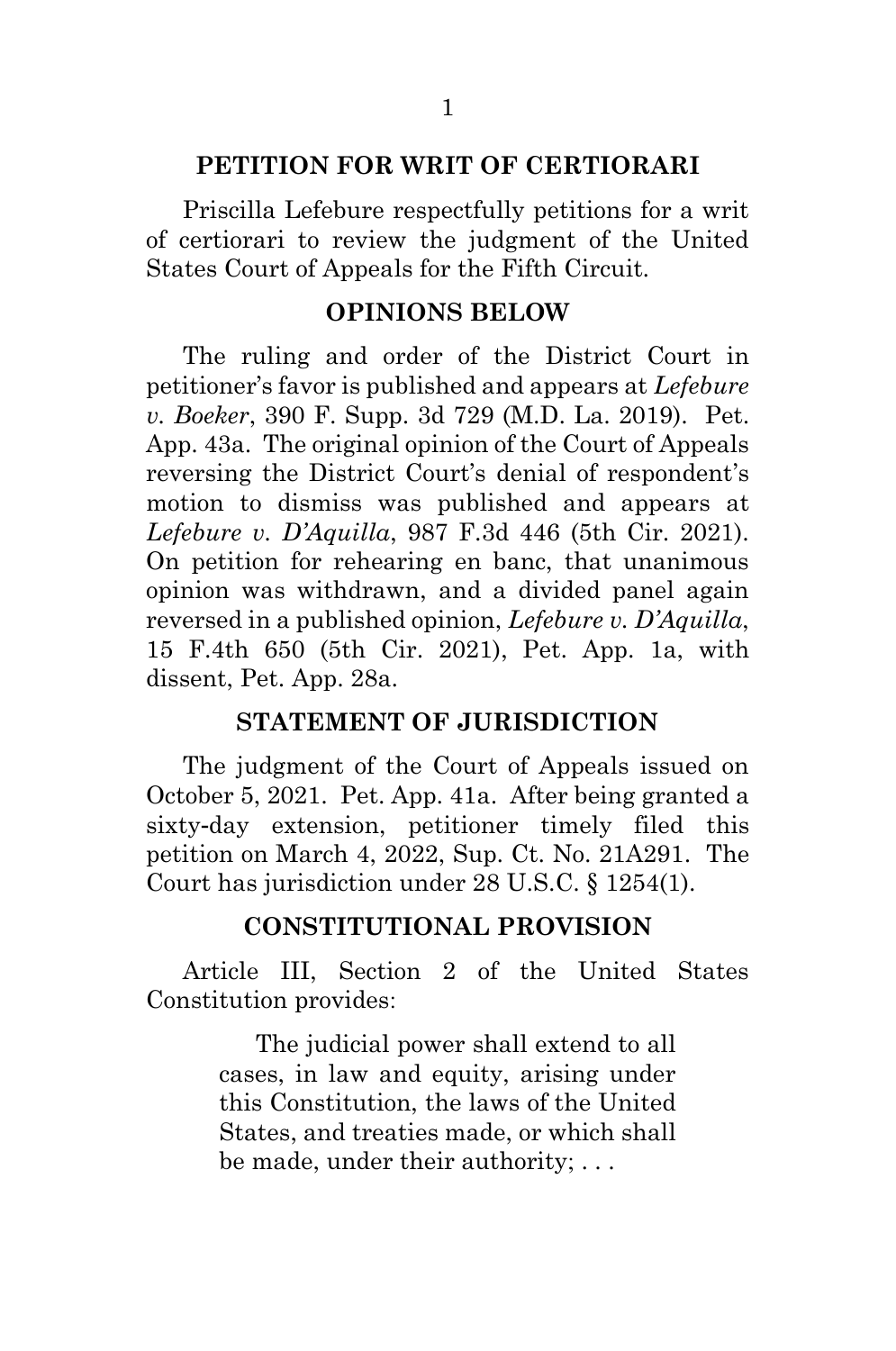#### **STATEMENT OF THE CASE**

This case embodies a tragic breakdown of our justice system. As the majority below observed, "it is difficult to imagine anyone who deserves justice more than Priscilla Lefebure." Pet. App. 2a. Petitioner alleges that respondent's invidiously discriminatory policies fostered an environment in which petitioner's rapist knew he would be able to assault her, or any woman, with impunity. Because these allegations do not involve a claim for failure to prosecute, the District Court and dissent below agreed that no case law forecloses petitioner's standing to pursue redress.

The majority below described the conduct alleged by petitioner as "sickening." Pet. App. 2a. Barrett Boeker, who was then a high-ranking warden at the Louisiana State Penitentiary at Angola, violently raped his wife's cousin, petitioner Priscilla Lefebure, while she sheltered in his home on prison grounds during a flood evacuation. *Id.* at 2a-4a. He raped her in front of a mirror, making her watch and telling her no one would hear her scream as she kicked and tried to alert help. *Id.* at 3a, 126a. Then he raped her again two days later, this time with a foreign object. *Id*. at 3a.

A rape kit, administered seven days after the initial assault and five days after the second, revealed "bruising in the pattern of fingers and hand prints and a red, irritated cervix." Pet. App. 45a. The bruising appeared all over Ms. Lefebure's body—on her inner and upper thigh, her right arm, and her left shin. *Id.* at 115a. In addition to the pictures of bruises, the rape kit included a depiction of the pattern of bruising, consistent with a hand forcing legs open and holding down an arm. *Id.* at 121a*.*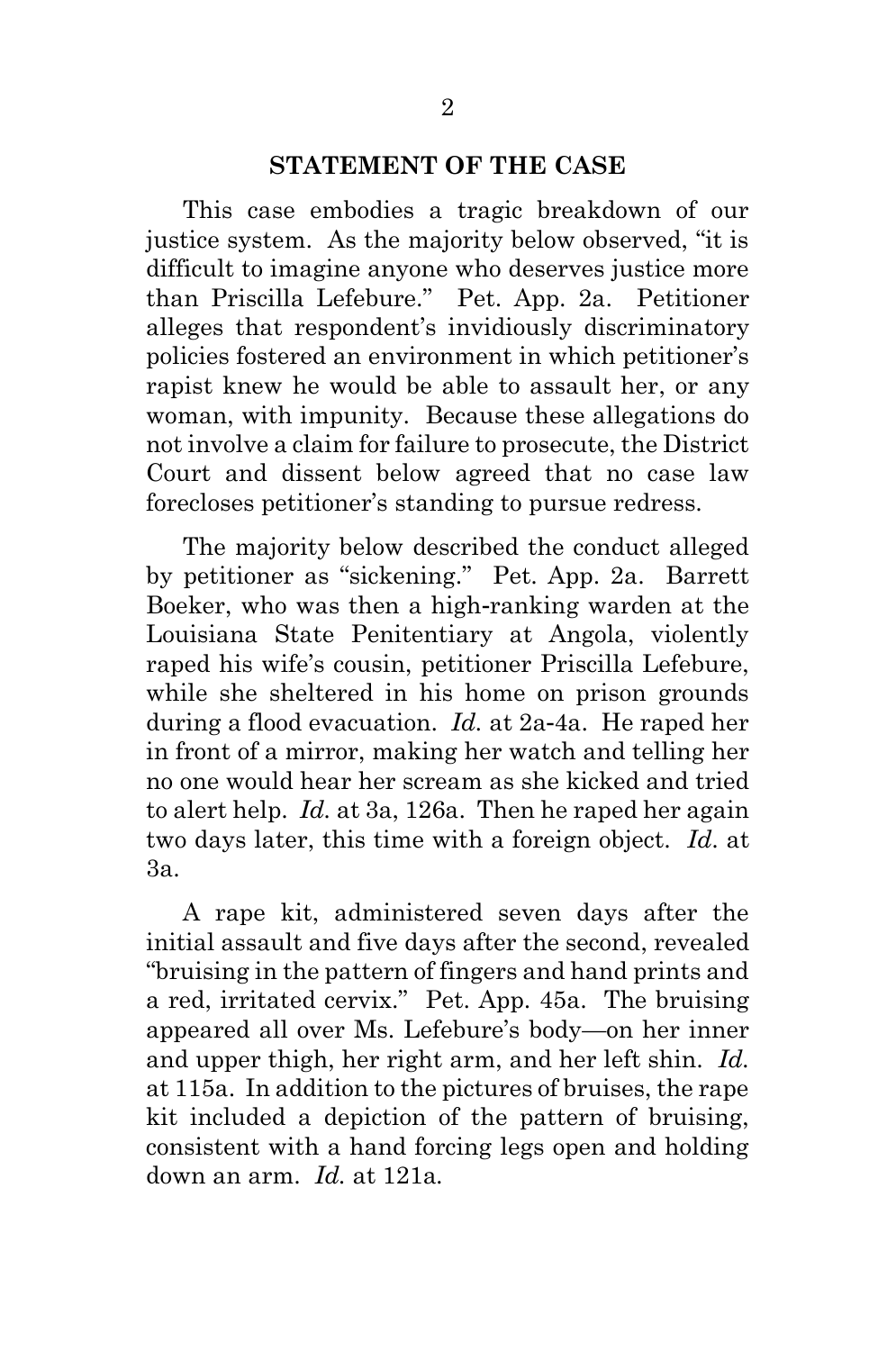These were not consensual encounters.

The grand jury heard none of that, however. Though Boeker was arrested some twelve days after completion of Ms. Lefebure's rape exam, he hired the local District Attorney's cousin for a lawyer and managed to avoid spending a single night in jail. Pet. App. 4a, 105a. Consistent with an apparent longstanding local policy, the rape kit was not picked up or processed for months and was never presented to the grand jury. *Id.* at 35a, 46a. Neither the District Attorney nor members of his staff met with Ms. Lefebure. *Id.* at 46a. Indeed, neither his office nor the Sheriff's office conducted any investigation at all. *Id.* at 116a, 118a-120a.

After media pressure forced the District Attorney and Sheriff to take *some* action, the District Attorney convened a grand jury. Pet. App. 116a-117a. Or at least the appearance of a grand jury. The rape kit, with its pictures of the trauma and clinical notes of the sexual assault nurse examiner, was not presented. 1 Neither the responsible Sheriff's deputies, nor the rape examiner, nor an expert was called. *Id.* at 117a. Witnesses to the immediate aftermath who could corroborate Ms. Lefebure's story were not called. *Id.*  On the morning of the grand jury session, the District Attorney reneged on his agreement to delay Ms. Lefebure's testimony for a day or two in light of illness and to enable her to prepare with her newly retained counsel. *Id*.

<sup>1</sup> The rape kit remained with the coroner's office (the collecting state agency) until one week after the District Attorney's presentation to the grand jury. Pet. App. 120a. It would not be processed until two months later. *Id.*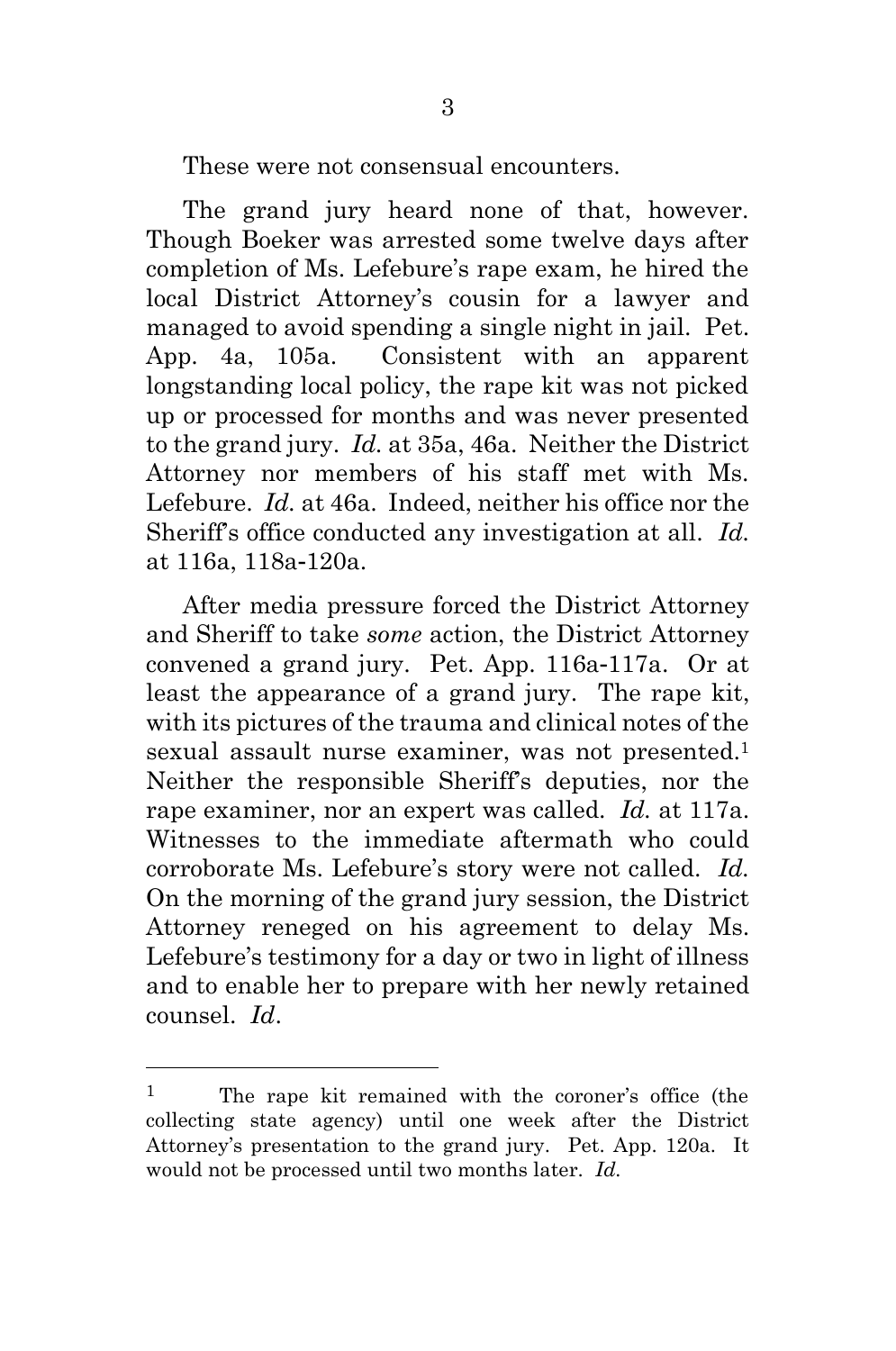But Boeker was allowed to tell his story that "[w]e had sex and it was consensual, we got kind of rough." Pet. App. 119a.

Unsurprisingly, the grand jury returned no true bill. *Id.* at 117a. Boeker, who the District Attorney said "needed to return to his family and his job" when explaining why he would not postpone the grand jury even a day, would go on with his career. *Id*. Go on, that is, until he assaulted an inmate with a fire extinguisher and was finally charged with a felony. Jacqueline DeRobertis, *Angola Officer Fired for Allegedly Spraying Inmate with Fire Extinguisher Charged with Felony*, THE ADVOCATE (July 19, 2020, 5:01 PM), https://tinyurl.com/x5fzye1y.

Petitioner's rape was made possible because Boeker believed that he, like other sexual assailants before him, would not face prosecution. These events left Ms. Lefebure traumatized, ostracized by her family and the community at large in the close-knit fraternity of corrections officers who populate and dominate the parishes around Angola. Pet. App. 121a-122a. As a result, she has experienced periods of homelessness. *Id.* at 121a. She turned to the federal courts for help.

In her First Amended Complaint, Ms. Lefebure asserted six substantive claims. In the first, claiming a denial of equal protection, she alleged respondent has a custom and practice of refusing to properly investigate sexual assault crimes against women because of gender-based stereotypes and animus. Pet. App. 132a-134a. She alleged Boeker was aware of this—as one might expect of a fellow high-ranking law enforcement official in the same parish—and that it was a cause, by emboldening her attacker, of her rape.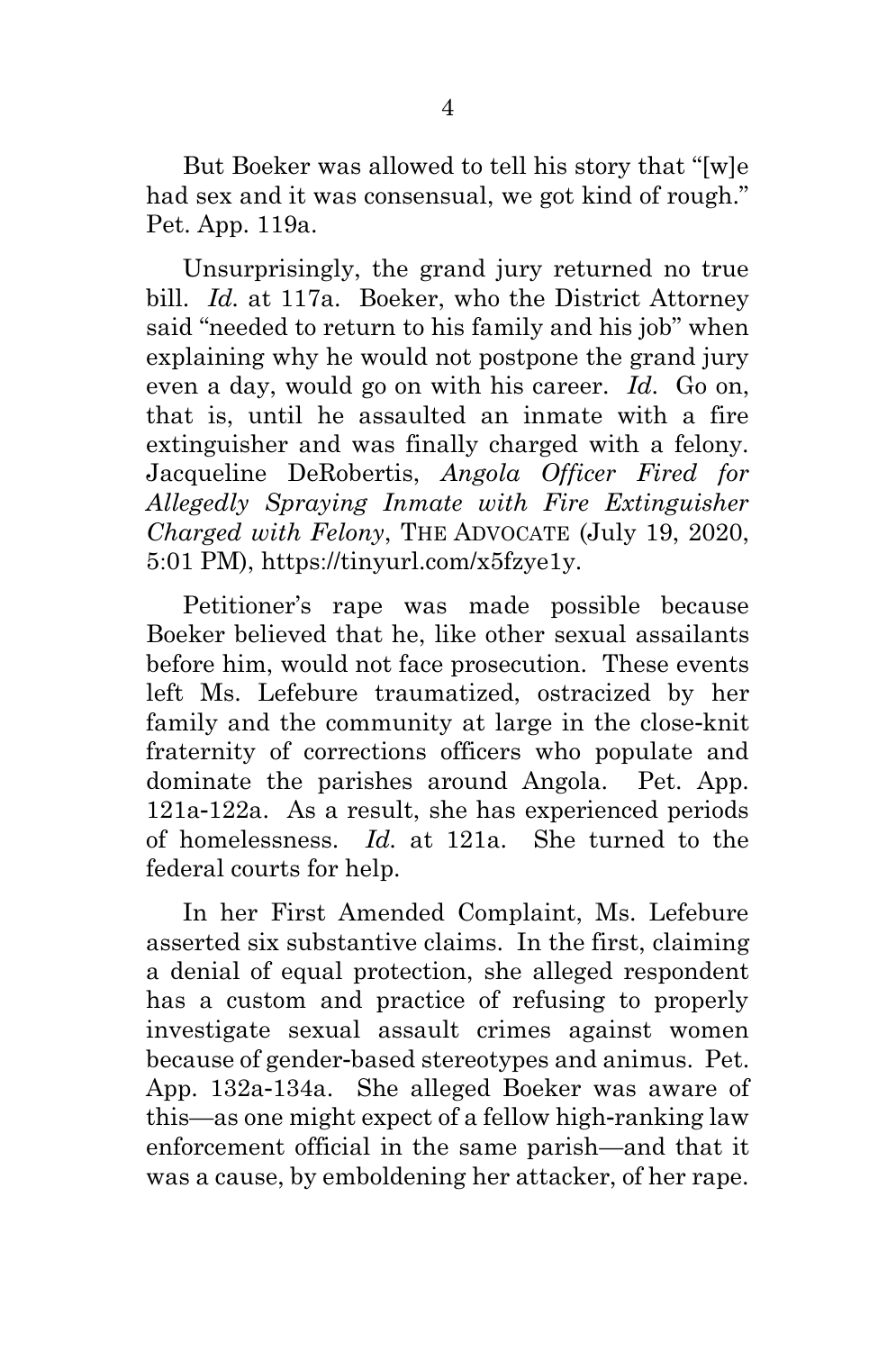*Id*.

The first claim, like the rest, is based on respondent's policies and his actions of "failing to investigate the accused and failing to pick up, analyze, examine, or submit [the] rape kit and/or sexual assault examination evidence" and "fail[ing] to draft or implement procedures . . . to ensure proper investigation of rape cases and proper review, examination, collection, and handling of rape kits and sexual assault examinations." Pet. App. 133a. The words "prosecute," "charge," "indict," and any of their cognates do not appear under the first claim—or any of the succeeding claims.

In her due process claim, petitioner alleged that respondent has a custom and practice of refusing "to properly investigate sexual assault crimes committed against women," of which Boeker was aware and which contributed to his fearlessness in raping her. Pet. App. 36a, 133a-134a. Both this and the equal protection claim included failure-to-train and deliberate-indifference theories based on the absence of policies designed to prevent the harm petitioner suffered. *Id.* at 132a-137a.

Allegations concerning discrimination, failure to protect, and failure to investigate were likewise made against the Sheriff, whom Ms. Lefebure also sued for conspiring with the District Attorney. Pet. App. 132a-138a. The remaining claims alleged abuse of process and various state-law theories of liability. *Id.* at 139a-140a. *Petitioner nowhere requested that Boeker be prosecuted*, nor did she seek damages for respondent's failure to prosecute Boeker. *Id.* at 142a.

After oral argument on the District Attorney's motion to dismiss, Chief Judge Shelly Dick held that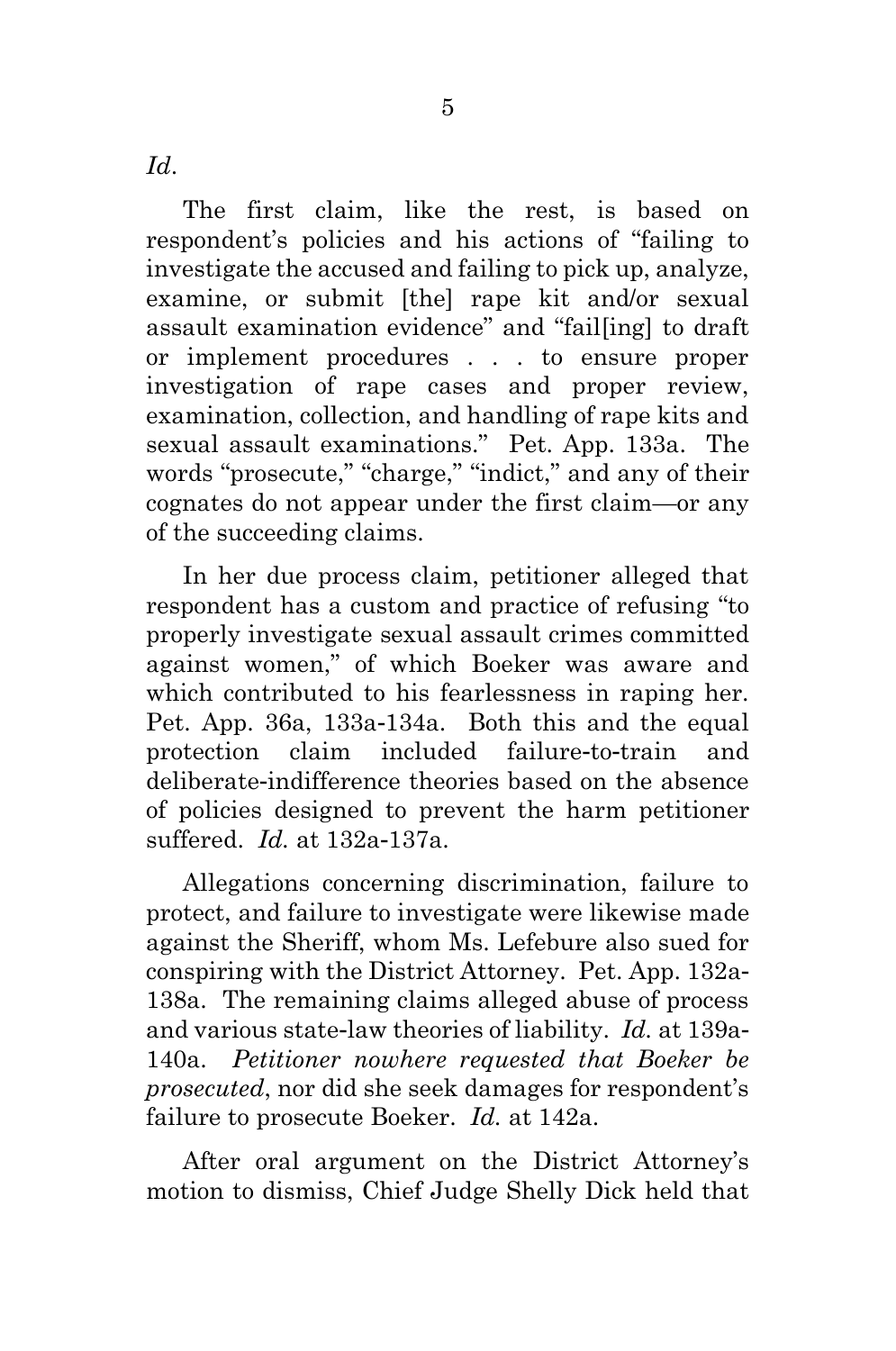Ms. Lefebure had Article III standing to bring constitutionally based claims against respondent. Pet. App. 43a-63a. The District Court wrote:

> In the Court's view, *the Plaintiff's claims in the instant matter against the DA are not for his failure to prosecute Boeker*. Plaintiff may claim that the alleged failure to fully investigate was motivated by a preference in the prosecutorial outcome, *but the Plaintiff does not assert the prosecutorial outcome as her injury*. Rather, Plaintiff seeks relief for the failure to investigate her claims, for the alleged conspiracy with the Sheriff not to investigate her claims, and for the alleged long-standing practice, policies and procedures that fostered the failure to investigate resulting in a discriminatory impact upon sexual assault victims and women in violation of the Equal Protection and Due Process Clauses.

*Id.* at 59a (emphases added).

On interlocutory appeal, a unanimous panel reversed in a published opinion. *Lefebure v. D'Aquilla*, 987 F.3d 446 (5th Cir. 2021). After Ms. Lefebure petitioned for rehearing en banc, the panel withdrew its opinion and again reversed, this time over the dissent of one of the panel members. *Lefebure*, 15 F.4th 650 (5th Cir. 2021).

Writing for the majority, Judge Ho opened with an acknowledgement that "[i]f anyone deserves to have her day in court, it is Priscilla Lefebure." Pet. App. 2a. Yet, the majority held that the outcome of this case is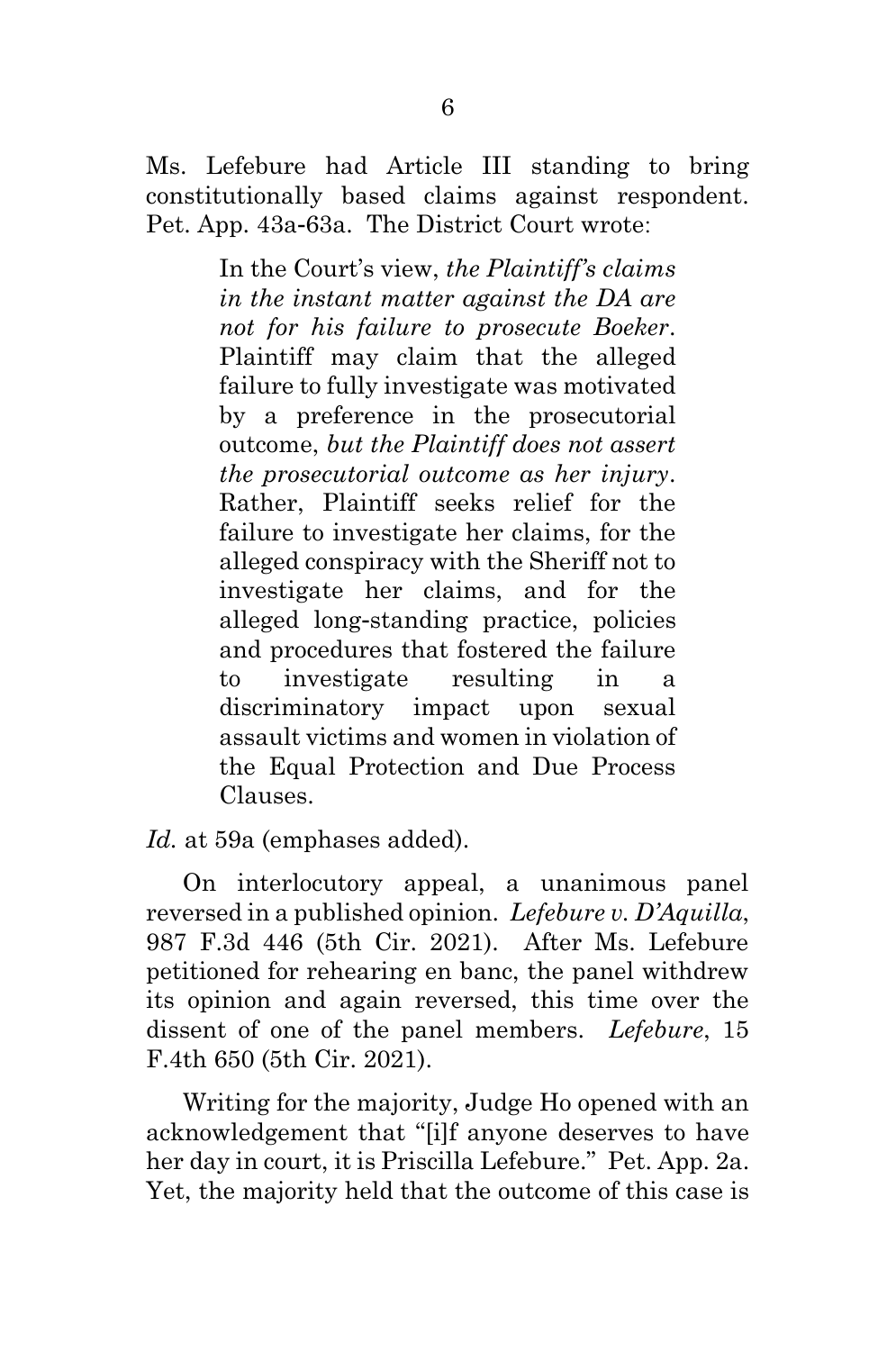controlled by this Court's decision in *Linda R.S. v. Richard D.*, 410 U.S. 614 (1973)*.* In its view, *Linda R.S.* "makes clear that a citizen does not have standing to challenge the policies of the prosecuting authority unless she herself is prosecuted or threatened with prosecution." Pet. App. 2a. The majority concluded that this reading of *Linda R.S.*  forecloses a lawsuit by a crime victim against a district attorney—even if the prosecutor's policy is openly discriminatory.

In dissent, Judge Graves (like Chief Judge Dick) distinguished failure-to-prosecute claims (no standing) from claims of failure to protect, a distinct equal protection violation. In his view, petitioner "articulate[d] a failure-to-protect injury that we have recognized for at least twenty years—and one that invokes the original concerns of the Equal Protection Clause." Pet. App. 37a.

After reviewing the text and history of the Equal Protection Clause, Judge Graves concluded that petitioner's case represents "a prototypical equal protection claim, centered on the injuries she alleges resulted from a discriminatory failure to enforce the law when it comes to rape cases." Pet. App. 40a.

# **REASONS FOR GRANTING THE PETITION**

## **I. The panel majority has created an 8-1 circuit split that merits summary reversal.**

Whether *Linda R.S*. forbids the kind of failure-toprotect and failure-to-investigate claims pleaded by Ms. Lefebure is neither a new nor controversial question. As pointed out by Judge Graves, every circuit to consider the issue has recognized the viability of such claims against law enforcement. Pet.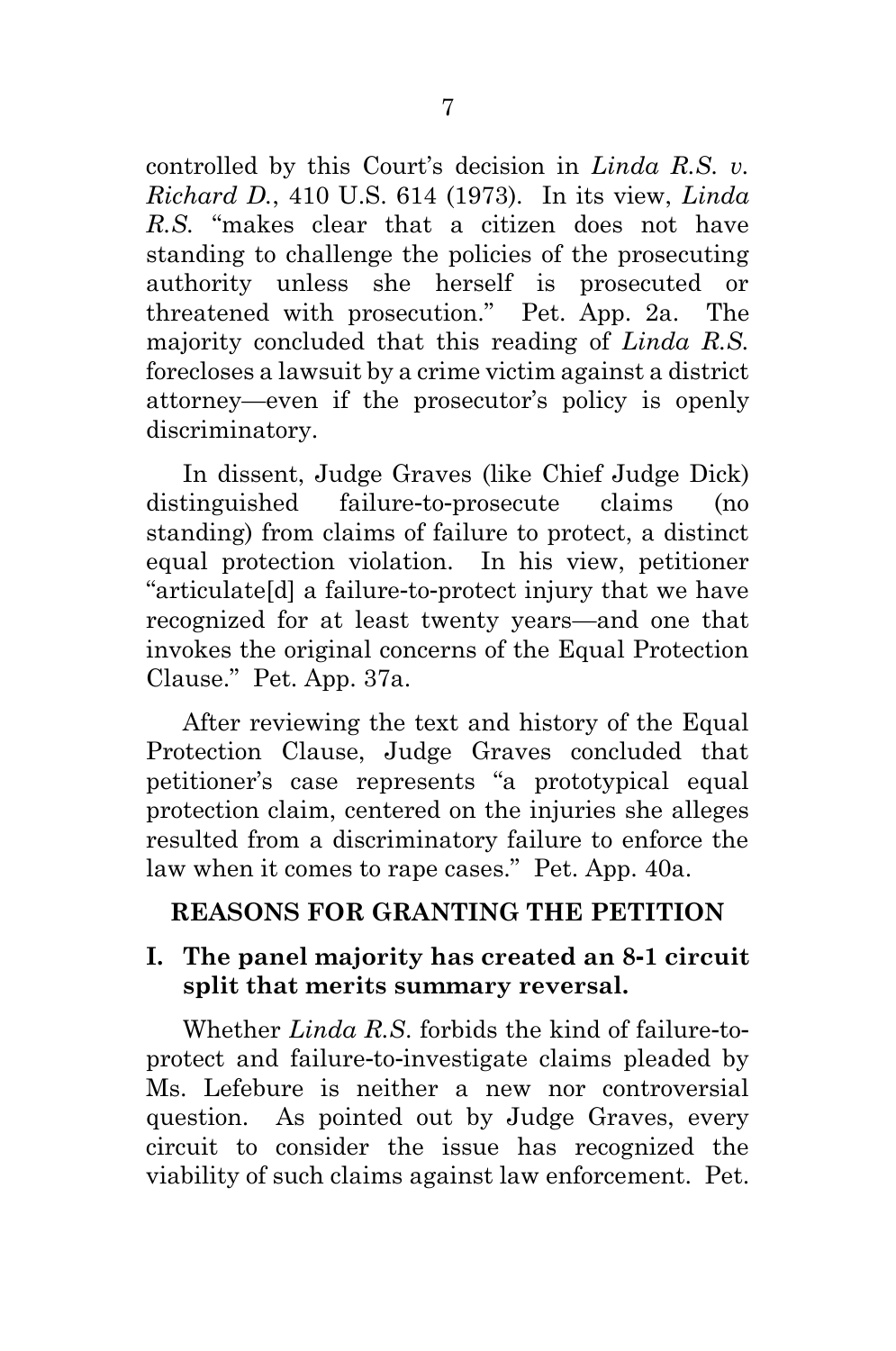App. 29a (citing *Soto v. Flores*, 103 F.3d 1056, 1066 (1st Cir. 1997); *Eagleston v. Guido*, 41 F.3d 865, 878 (2d Cir. 1994); *Hynson v. City of Chester Legal Dep't*, 864 F.2d 1026, 1030–31 (3d Cir. 1988); *Jones v. Union County*, 296 F.3d 417, 426–27 (6th Cir. 2002); *Hilton v. City of Wheeling*, 209 F.3d 1005, 1007 (7th Cir. 2000); *Ricketts v. City of Columbia*, 36 F.3d 775, 780 (8th Cir. 1994); *Estate of Macias v. Ihde*, 219 F.3d 1018, 1028 (9th Cir. 2000); *Watson v. City of Kansas City*, 857 F.2d 690, 695–96 (10th Cir. 1988)).

The specific context of those cases involved the practices and policies of police and other law enforcement officials.2 But it is common ground that, in the American criminal justice system, prosecutors are an integral part of the law enforcement process; indeed, in practice, law enforcement activity flows in large part from prosecutorial priorities. In any event, the complaint's allegations make clear that the discriminatory policies in place in West Feliciana Parish reflected a collaborative relationship between the District Attorney and the Sheriff. That salient fact removes this case from the ambit of *Linda R.S.*'s teaching.

As Judge Graves' analysis persuasively demonstrates, the previously unanimous voice of the federal circuits represents the most sensible approach, focusing, as did *Linda R.S.*, on the *nature of the claim* rather than the *identity of the defendant*.

<sup>2</sup> Whether such constitutionally based claims ultimately prove successful or not is, of course, a merits question. In the cases listed in the preceding paragraph, there was no doubt, however, that the plaintiffs had standing to assert constitutional violations.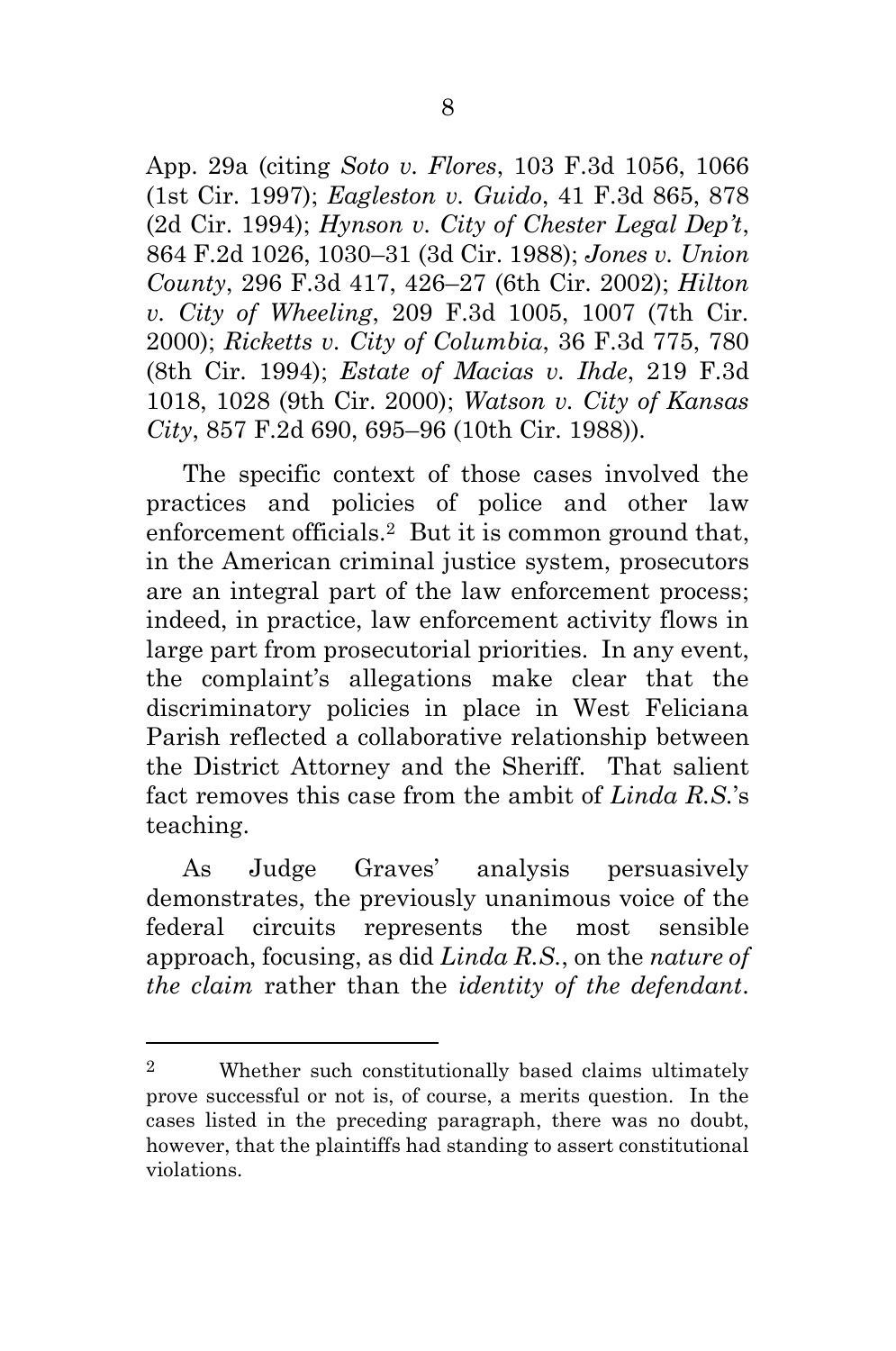While certain claims may be beyond the reach of the federal courts, no class of persons is above the law by virtue of their identity. 3

Thus, prior to this case, the Fifth Circuit, like all circuits to consider the issue, applied the test developed in *Watson, supra*, 857 F.2d 690:

> [T]o sustain a gender-based Equal Protection claim based on law enforcement policies, practices, and customs toward domestic assault and abuse cases, a plaintiff must show: (1) the existence of a policy, practice, or custom of law enforcement to provide less protection to victims of domestic assault than to victims of other assaults; (2) that discrimination against women was a motivating factor; and (3) that the plaintiff was injured by the policy, custom, or practice.

*Shipp v. McMahon*, 234 F.3d 907, 914 (5th Cir. 2000), *overruled in part on other grounds by McClendon v. City of Columbia*, 305 F.3d 314 (5th Cir. 2002) (en banc).

After a careful analysis of petitioner's complaint,

<sup>3</sup> Even doctrines such as absolute immunity do not operate in this manner. Judges, like legislators and prosecutors, do not enjoy absolute immunity for every decision they make simply because they are judges, legislators, or prosecutors. *See, e.g.*, *Forrester v. White*, 484 U.S. 219, 224, 230 (1988) (describing "functional" approach to absolute immunity in denying such to judges and district attorneys for personnel decisions). It is thus the *nature of the claim* (here, a failure to protect or investigate) instead of the *identity of the defendant* that controls.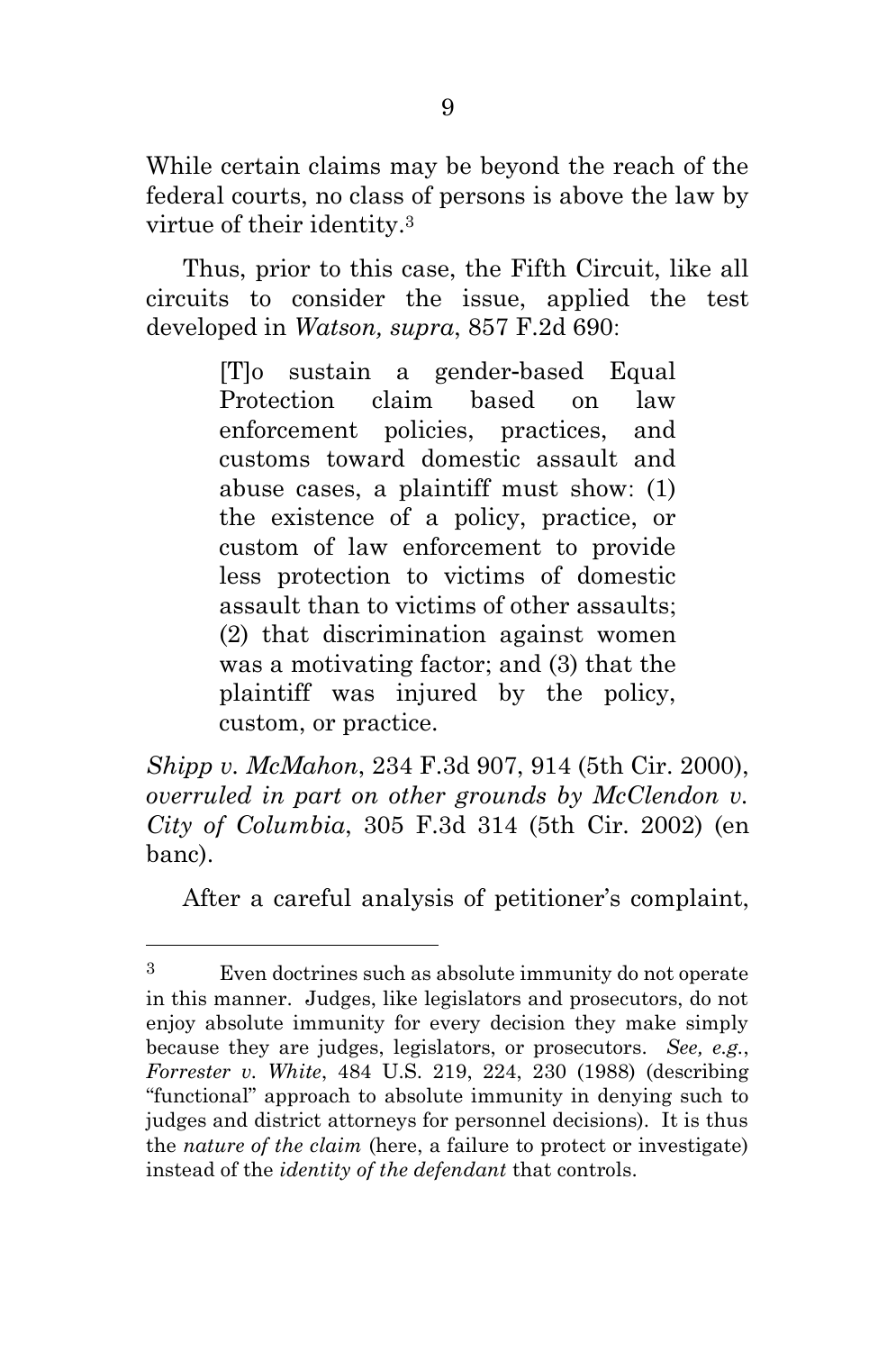this type of constitutional challenge is precisely what the District Court allowed. Chief Judge Dick specifically considered *Linda R.S.* and was sensitive to standing issues. She separated any impermissible challenge to a particular prosecutorial charging decision, on the one hand, and a permissible challenge to the discrimination-infected law enforcement policy, on the other. Pet. App. 65a. So too did Judge Graves. *Id.* at 34a-37a.

This long-established standard, applied as settled law for more than three decades, has struck a workable balance between the federal courts' limited role under Article III and vindication of the constitutional rights of crime victims. This approach does not intrude into the sensitive prosecutorial domain of whether to charge a particular individual. Rather, the standard applied by Chief Judge Dick, and championed by Judge Graves, permits a challenge by an aggrieved crime victim to an invidiously discriminatory law enforcement policy that fostered an unchecked culture of violent sexual assault. Leaving no doubt whatever in this respect, Judge Graves specifically emphasized that petitioner is not seeking to have her assailant indicted or prosecuted. Pet. App. 34a. *See infra* p. 12 n.6.

Summary reversal would appropriately cabin *Linda R.S.* within its context of challenges to prosecutorial charging decisions. Doing so would return the Fifth Circuit to this long-standing rule for Section 1983 claims based on discriminatory policies that result in the victimization of certain disfavored groups by crimes to which law enforcement turns a blind eye. This is at the core of what the Equal Protection Clause means and what 42 U.S.C. § 1983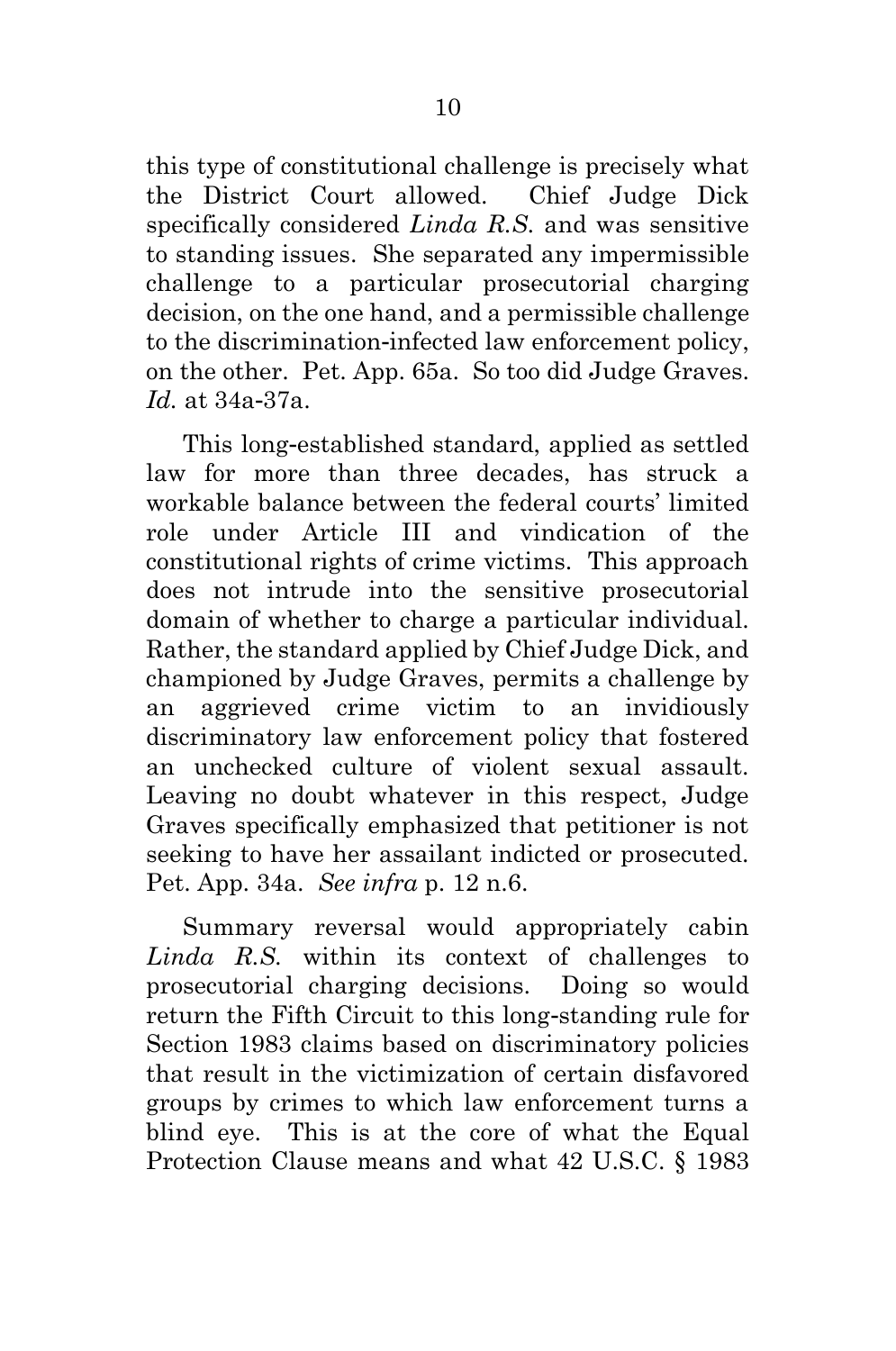seeks to prohibit. 4

## **II. In the alternative, guidance is necessary on this important Article III issue, which the Court has not addressed for nearly 50 years.**

Consistent with Judge Graves' dissent, Pet. App. 38a-40a, imagine the unimaginable: A district attorney walks to a lectern and intones, "I won't investigate or prosecute anyone who assaults a Black person. If made to convene a grand jury, I'll tell them there's no evidence and they can't indict."5 Further assume that these inflammatory comments have the predictable effect of causing an uptick in violence against Black people. According to the Fifth Circuit majority's expansive interpretation of *Linda R.S.*,

<sup>4</sup> See page 22, below, for a discussion of the relevant history of the Equal Protection Clause. Similarly, § 1983 created a remedy "against those who representing a State in some capacity were unable or unwilling to enforce a state law." *Monroe v. Pape*, 365 U.S. 167, 175-76 (1961), *overruled on other grounds by Monell v. Dep't of Soc. Servs. of City of N.Y.*, 436 U.S. 658 (1978). *See also D.C. v. Carter*, 409 U.S. 418, 427-429 (1972) ("[I]t is an effectual denial by a State of the equal protection of the laws when any class of officers charged under the laws with their administration permanently and as a rule refuse to extend that protection. If every sheriff in South Carolina refuses to serve a writ for a colored man and those sheriffs are kept in office year after year by the people of South Carolina, and no verdict against them for their failure of duty can be obtained before a South Carolina jury, the State of South Carolina, through the class of officers who are its representatives to afford the equal protection of the laws to that class of citizens, has denied that protection.") (quoting Cong. Globe, 42d Cong., 1st Sess., 334 (1871)).

<sup>5</sup> Six states permit citizens to empanel a grand jury by collecting signatures. KAN. STAT. ANN. § 22-3001 (West 2017); NEB. REV. STAT. ANN. § 29-1401.02 (West 2002); NEV. REV. STAT. ANN. § 6.132 (West 2001); N.M. CONST. art. II, § 14; N.D. CENT. CODE § 29-10.1-02 (West 2013); OKLA. CONST. art. II, § 18.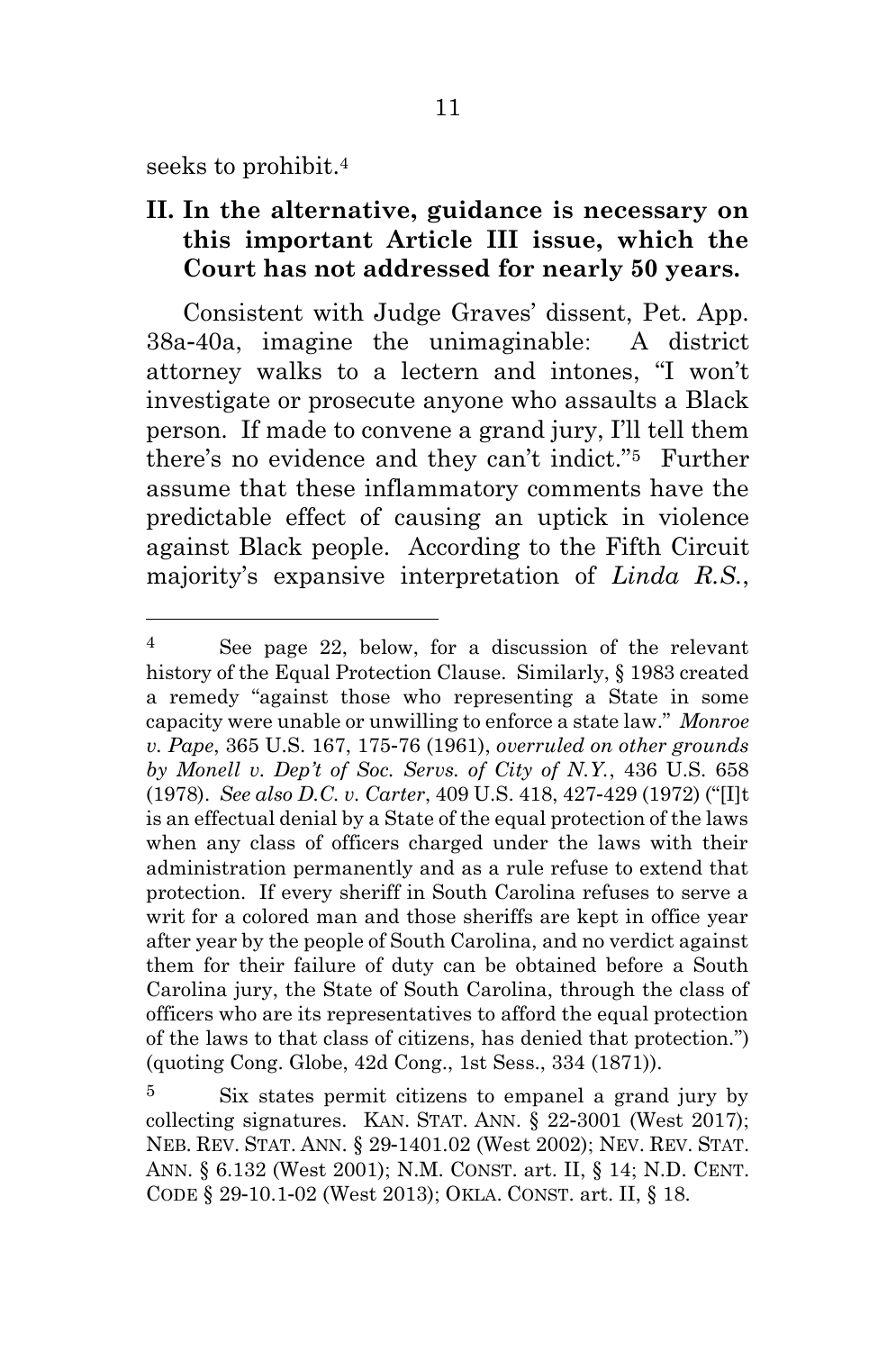none of those victims could sue that district attorney in his official capacity. Nor could Congress or the state legislature give them that right. The panel's Article III holding means that the political branches are, as a constitutional matter, forbidden from creating a cause of action for lynch-mob victims cognizable in federal court. *See Lefebure*, 15 F.4th at 659.<sup>6</sup>

Nothing in the text of *Linda R.S.* supports that interpretation. As we more fully discuss below, *Linda R.S.* operates in the "unique context of a challenge to a criminal statute." 410 U.S. at 617. The Court emphasized that granting the mother's requested relief "would result only in the jailing of the child's father," *id.* at 618, rather than the requested relief of child support payments. This rendered the soughtafter relief entirely "speculative." *Id.* Only after

<sup>6</sup> As Judge Graves recognized, petitioner clearly and repeatedly raised this claim in the courts below: "Plaintiff is not claiming a right to have Boeker prosecuted or convicted, she claims no more than what the Fifth Circuit has recognized for more than a decade, that where a law enforcement policy, practice, or custom provides less protection to victims of domestic violence, including rape and sexual assault, such a custom unconstitutionally violates the right to equal protection where discrimination against a specific class was a motivating factor and the plaintiff was injured by the policy, custom, or practice." Pet. App. 34a-35a. *See also* Pet. for Reh'g En Banc at iii, *Lefebure v. D'Aquilla*, No. 19-30702, 15 F.4th 650 (5th Cir. 2021) ("The panel's holding conflicts with the Court's prior recognition, shared by all other Courts of Appeals, that failure-to-protect and discriminatory non-protection claims are cognizable in the federal courts."); *id.* at 13-14 ("And as the District Court cogently explained, the Eighth Circuit case relied on by the panel draws an explicit distinction that supports Ms. Lefebure's claim." (citing *Parkhurst v. Tabor*, 569 F.3d 861 (8th Cir. 2009))).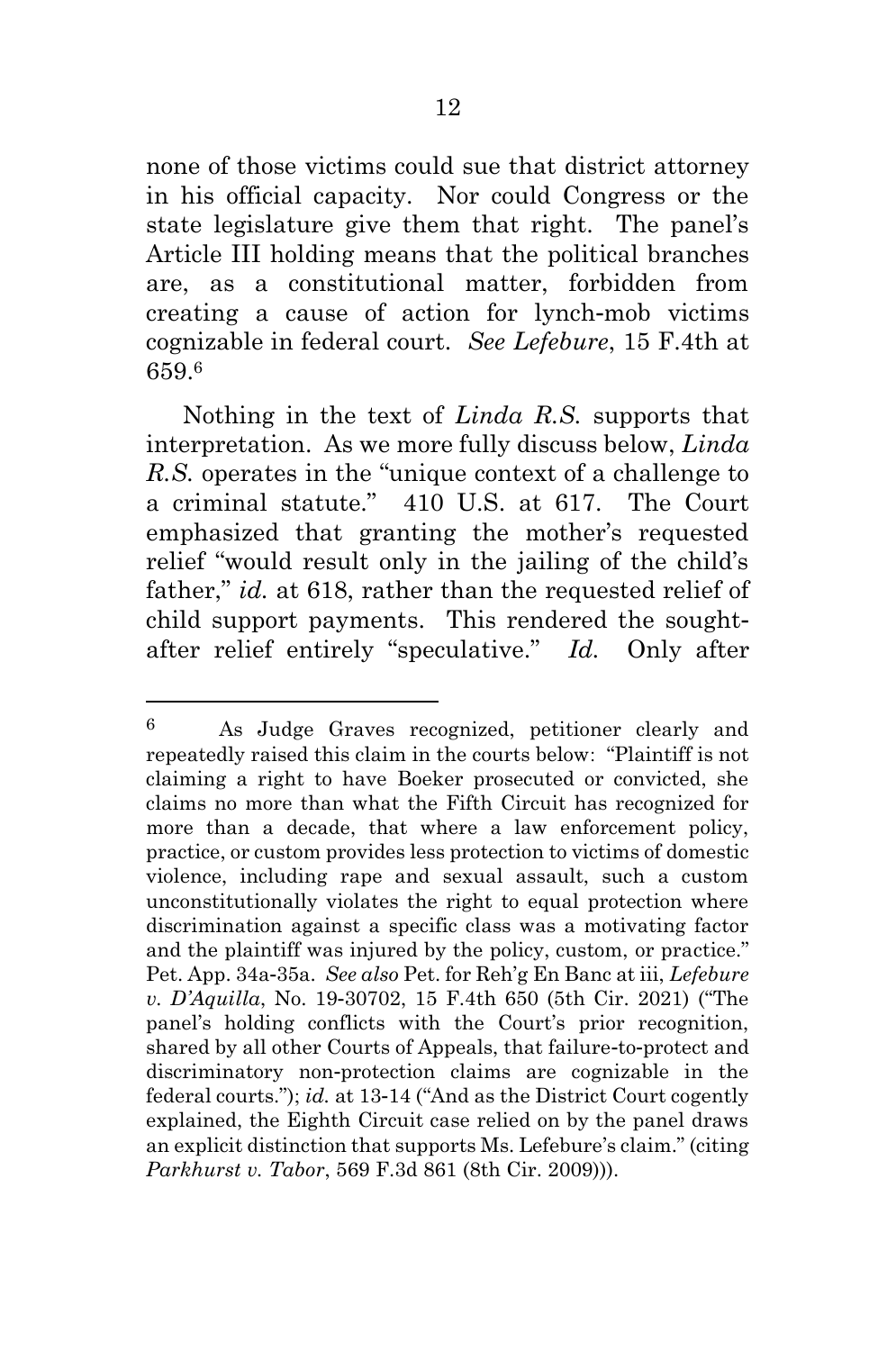concluding that the requisite element of standing was not satisfied did the Court go on to restate the familiar proposition that "a citizen lacks standing to contest the policies of the prosecuting authority when he himself is neither prosecuted nor threatened with prosecution." *Id.* at 619.

An expansive reading of *Linda R.S.*, as embraced by the Fifth Circuit majority, is at loggerheads with the Court's subsequent decisions in both standing and substantive constitutional law. And it would rend an ill-advised hole in the fabric of rights Americans enjoy. But even if none of those things were true, clarity with respect to this vital issue—which the Court has not addressed in half a century—would benefit the lower courts and the public in an era of renewed national focus on criminal justice issues.

## **A. The majority's reading of** *Linda R.S.* **is inconsistent with the text of the decision.**

While holding that a plaintiff lacks standing to force a district attorney to prosecute a particular case, *Linda R.S.* says nothing about suits against district attorneys who adopt a policy of giving a pass to criminals who victimize individuals of a certain race or sex, thereby systematically denying those victims equal protection of the law.

*Linda R.S.* involved a Texas district attorney's decision not to bring criminal child support enforcement proceedings against deadbeat dads of "illegitimate children." 410 U.S. at 614-15. The plaintiff, a single mother whose child the father would not support, sought "an injunction running against the district attorney forbidding him from declining prosecution on the ground that the unsupported child is illegitimate." *Id.* at 616.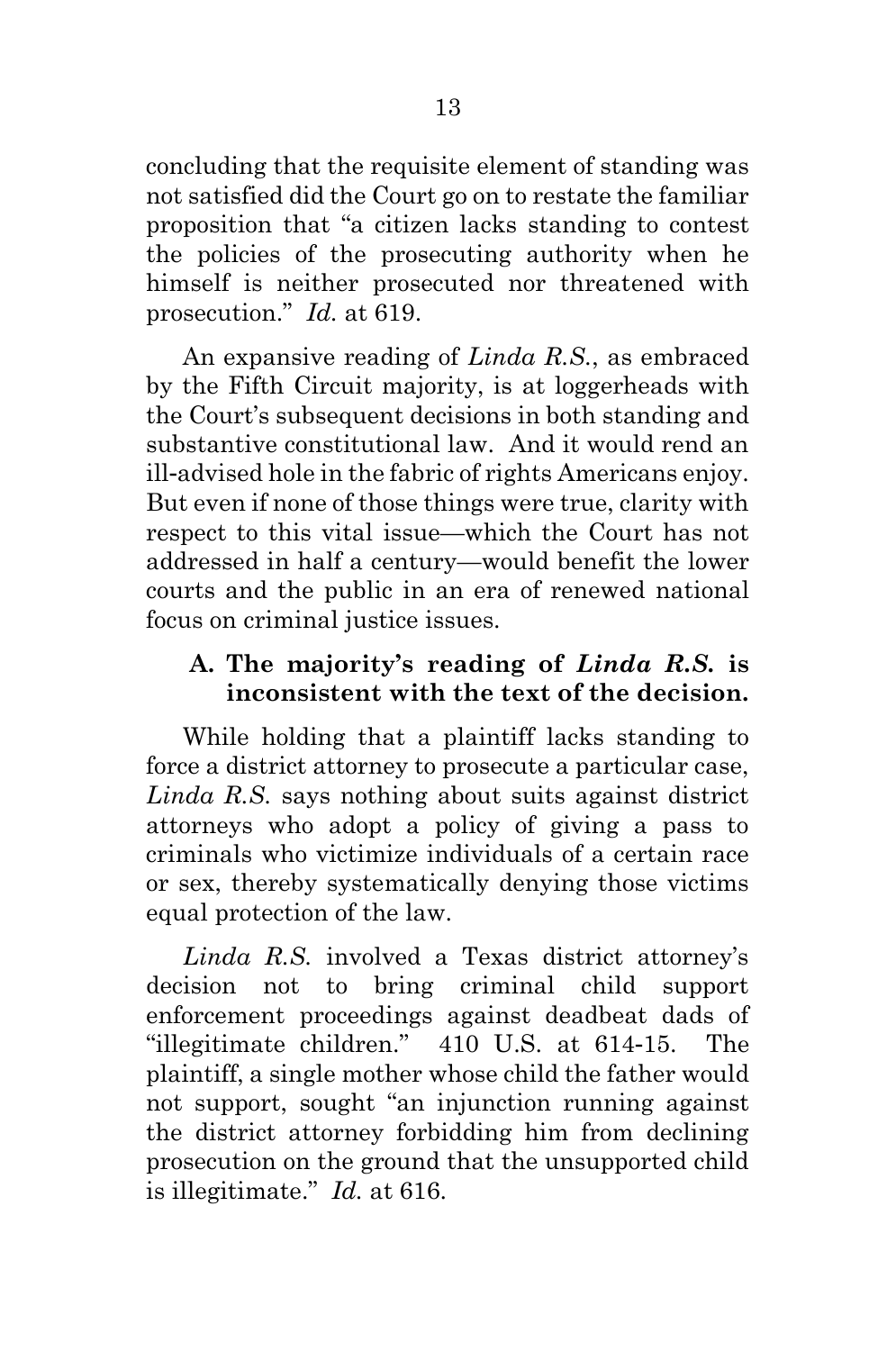This Court held that the plaintiff lacked standing because "appellant has failed to allege a sufficient nexus between her injury and the government action which she attacks to justify judicial intervention." *Id.* at 617-18. That was because "appellant has made no showing that her failure to secure support payments"—the injury-in-fact she claimed—"results from the nonenforcement, as to her child's father." *Id.* at 618. And that was because "[a]lthough the Texas statute appears to create a continuing duty, it does not follow the civil contempt model whereby the defendant 'keeps the keys to the jail in his own pocket' and may be released whenever he complies with his legal obligations." *Id.* "On the contrary, the statute creates a completed offense with a fixed penalty," so "if appellant were granted the requested relief, it would result only in the jailing of the child's father." *Id.* "The prospect that the prosecution will, at least in the future, result in payment of support can, at best, be termed only speculative." *Id.*

After announcing this holding, the Court added that "a private citizen lacks a judicially cognizable interest in the prosecution or nonprosecution of another." *Id.* at 619.7 But nobody in this case suggests

<sup>7</sup> *Linda R.S.* relied on three cases to support this broad proposition: *Younger v. Harris*, 401 U.S. 37, 42 (1971); *Bailey v. Patterson*, 369 U.S. 31, 33 (1962); *Poe v. Ullman*, 367 U.S. 497, 501 (1961). 410 U.S. at 619. But plaintiffs in each of those cases lacked an underlying injury. *See Poe*, 367 U.S. at 505-08 (finding no "direct injury" and only the "threat of prosecution"); *Younger*, 401 U.S. at 41-42 (holding that, because plaintiff had not been indicted, arrested, or threatened with prosecution, the normal course of a state criminal prosecution cannot be blocked on the basis of fears of prosecution that are merely speculative); *Bailey*,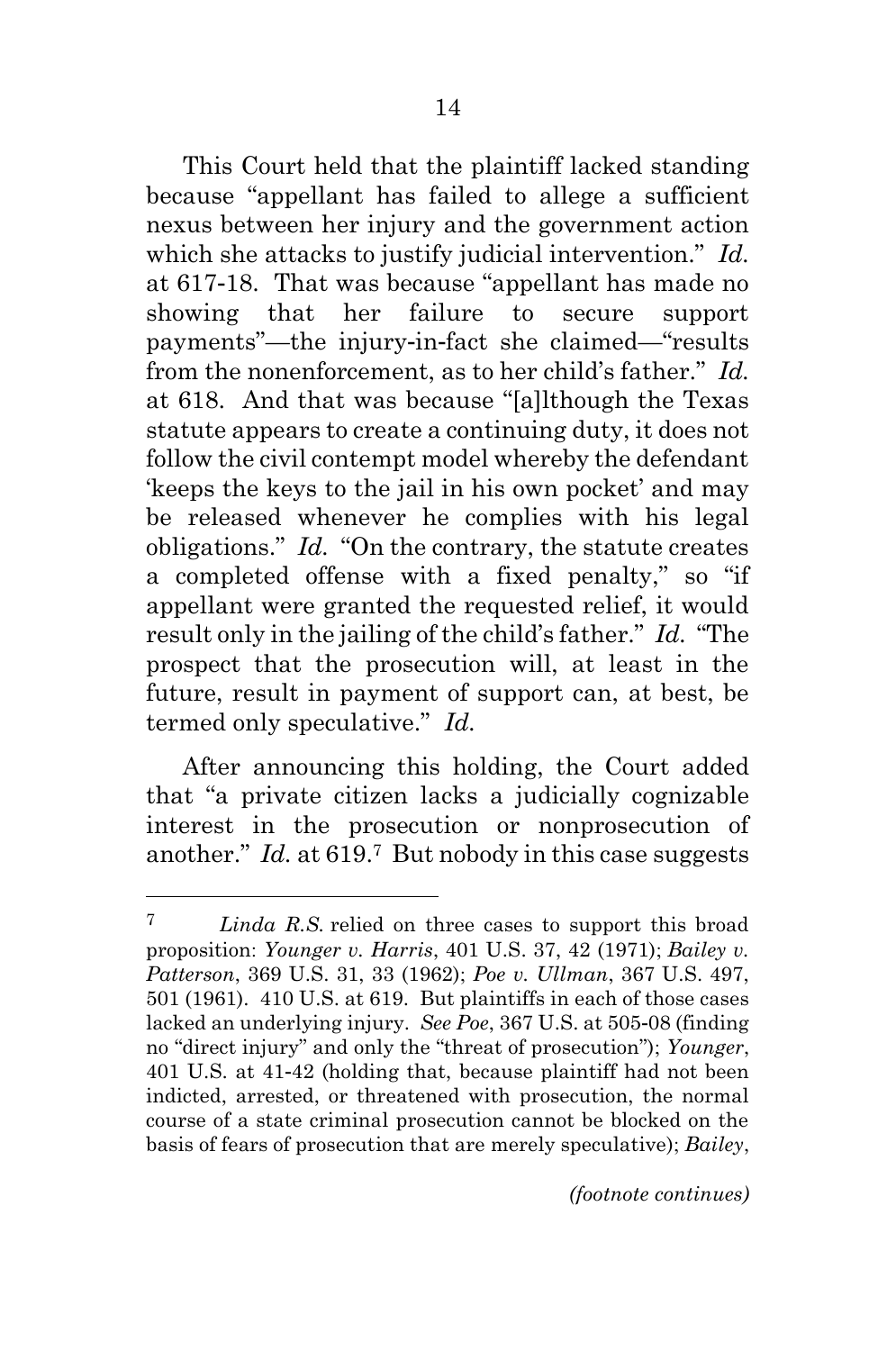that petitioner has standing to sue based on respondent's failure to prosecute Boeker. Certainly she has never sought an injunction to compel his prosecution, as did the plaintiff in *Linda R.S*. Accordingly, that case does not decide the question presented here.

Nor does *Linda R.S.*'s reasoning support the Fifth Circuit majority's conclusion. The plaintiff there did not allege that jailing the deadbeat dad would, with any reasonable probability, cause him to make future child support payments. It was this failure even to "allege"—or as this Court put it, that plaintiff made "no showing" of—a connection between what she wanted in the real world (money from the father) and what she was asking the court to do (force a district attorney to prosecute) that doomed her case. 410 U.S. at 618. Whether viewed as a nexus problem or a redressability problem, *see Duke Power Co. v. Carolina Environmental Study Group, Inc.*, 438 U.S. 59, 79 n.24 (1978), *Linda R.S.* is a case about a mismatch, perhaps even just a failure to plead a match, between harm and remedy.

There is no mismatch here. Petitioner does not seek to compel some governmental act that she hopes will catalyze some other act by a private individual.<sup>8</sup>

<sup>369</sup> U.S. at 32 (holding that plaintiffs lacked standing to enjoin a Mississippi law "since they do not allege that they have been prosecuted or threatened with prosecution").

Separate and apart from her claims for damages, Ms. Lefebure did seek a declaration that the District Attorney's custom and practice of not collecting, processing, or reviewing rape kits and otherwise not investigating rapes is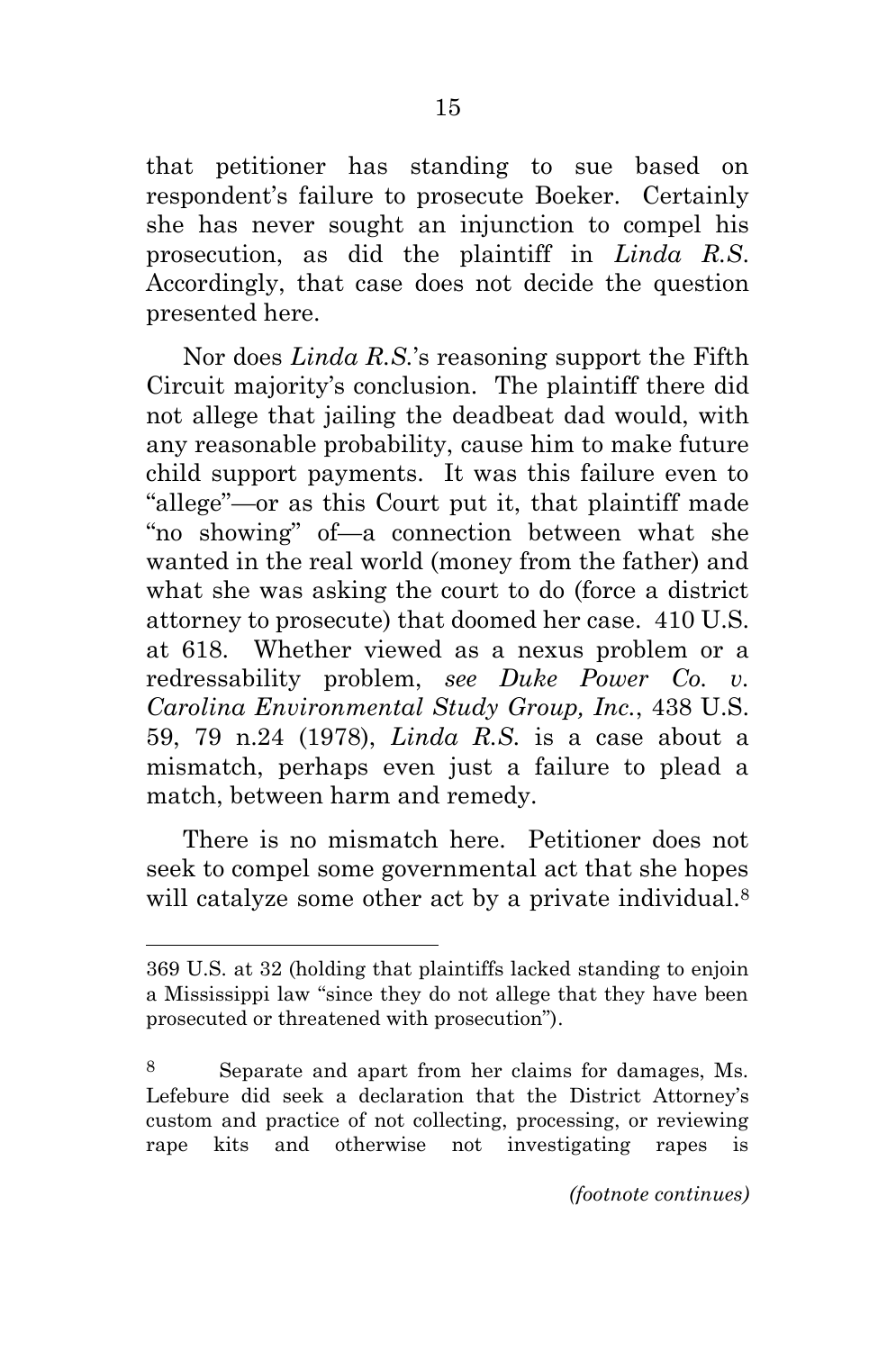She has specifically alleged, and at the motion to dismiss stage it must be taken as true, that the District Attorney's official customs and practices (amounting to a policy) of not investigating rapes caused her to be raped. If a jury agrees, there can be no doubt damages would redress (at least somewhat) such past harm. *Uzuegbunam v. Preczewski*, 141 S. Ct. 792, 797-98, 801-02 (2021) (recognizing even nominal damages satisfy redressability requirement).

Petitioner repeatedly alleged this nexus in her equal protection claim. *See, e.g.*, Pet. App. 133a ("Defendants D'Aquilla and Austin's deliberate, and willful and wanton conduct created a danger of an increased risk of harm to Plaintiff and other victims of sexual assault, which are disproportionately women, by failing to investigate sexual assault crimes, by fostering an environment whereby perpetrators of sexual assault are allowed to prey on victims without fear of investigation by the West Feliciana Sheriff's Department or District Attorney."); *id.* at 134a ("As a direct and proximate result of Defendants D'Aquilla and Austin's actions, omissions, policies, practices and customs, Plaintiff was denied the rights afforded to her by the state and federal constitutions.").<sup>9</sup>

unconstitutional. Pet. App. 142a-143a. She also requested, as specific implementation of a duty not to violate the Constitution, injunctive relief requiring a written policy on rape kit processing and a training program. *Id*. Whether petitioner enjoys standing with respect to such *additional* claims does not affect her right to bring separate claims for damages.

<sup>9</sup> Perhaps most powerfully, Boeker's wife told Ms. Lefebure that "I knew this was going to happen" and she "was not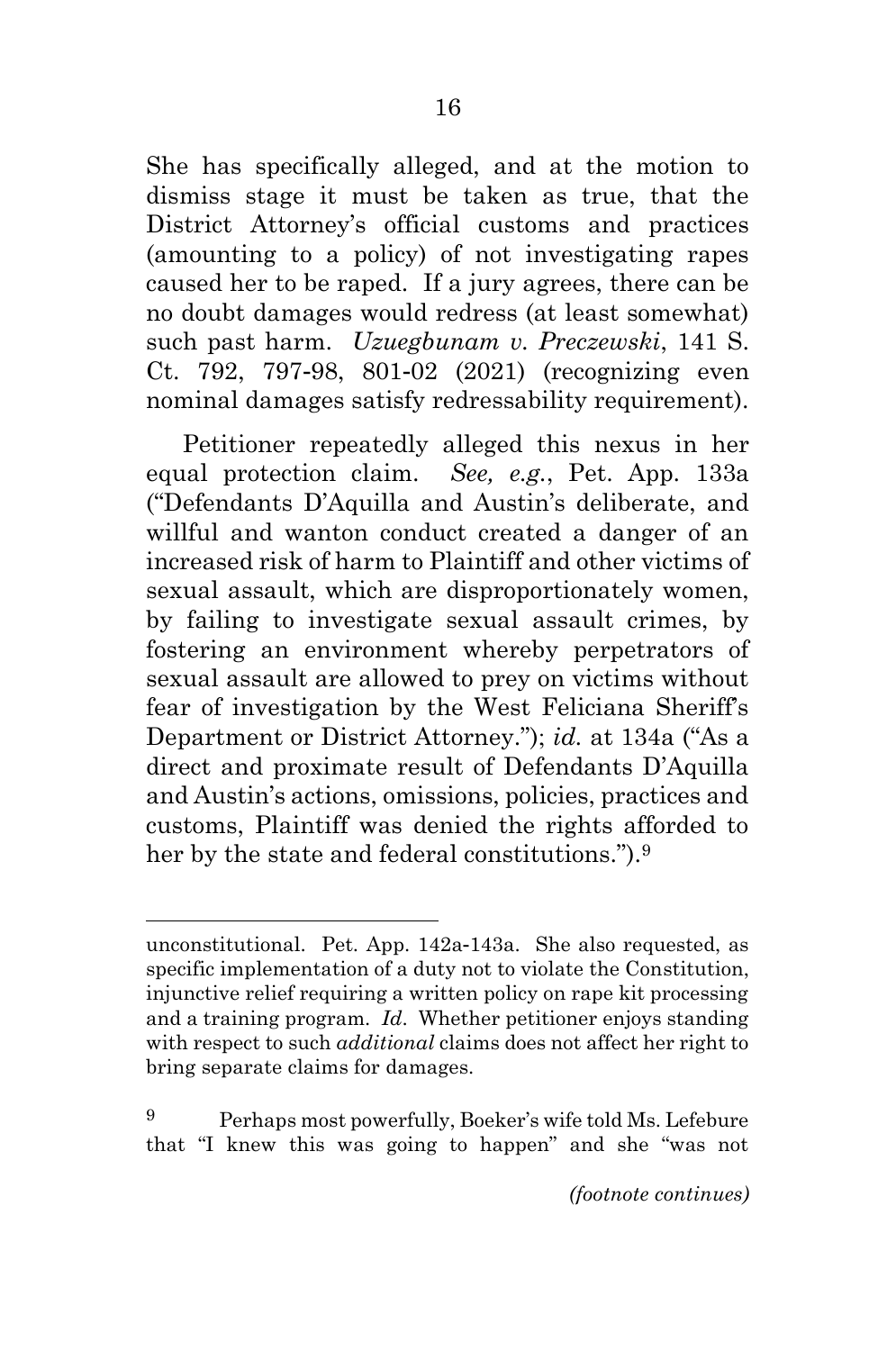Thus, even if *Linda R.S.* extends from the forwardlooking injunction context to the backward-looking damages context, the point remains: Petitioner does not claim that she may proceed under a failure-toprosecute theory.10 A failure-to-protect claim and a failure-to-investigate claim, by contrast, are still viable, as every court to address the issue (except this Fifth Circuit panel) has concluded. *See, e.g.*, *Nader v. Saxbe*, 497 F.2d 676, 681, 681 n.27 (D.C. Cir. 1974) (explaining that, while *Linda R.S.* precludes standing for a plaintiff to seek the "prosecution of a particular individual," it does not prevent standing where "victims or potential victims of criminal acts sue to correct allegedly unlawful prosecutorial conduct"). Ms. Lefebure plainly pleaded failure-to-protect and failure-to-investigate theories. The complaint, Chief Judge Dick's opinion, and Judge Graves' dissent confirm that understanding. *Linda R.S.* will not bear the weight the majority placed on it.

surprised it happened" because Boeker "had also raped her sister six years ago and another girl at a party a few years back" without consequence. Pet. App. 129a, 130a*.*

<sup>10</sup> The Fifth Circuit majority suggested petitioner sought to skirt *Linda R.S.*'s strictures by recharacterizing a failure-toprosecute claim. Pet. App. 10a-12a. But this fails to credit Chief Judge Dick's careful parsing of the complaint or Judge Graves' similar reading of that filing. This distinction, between a claim of failure to prosecute and failure to investigate or protect, was extensively discussed during oral argument before Chief Judge Dick, where petitioner explained her position this way: "Once the state affords protection such as to victims of any kind of violence, they cannot then mete out that protection in . . . a way that violates the confines of equal protection." C.A. App. 19- 30989.802. By challenging an invidiously discriminatory policy not to pick up or process rape kits, as opposed to a specific charging decision, petitioner has not sought to intrude into a traditional prosecutorial domain.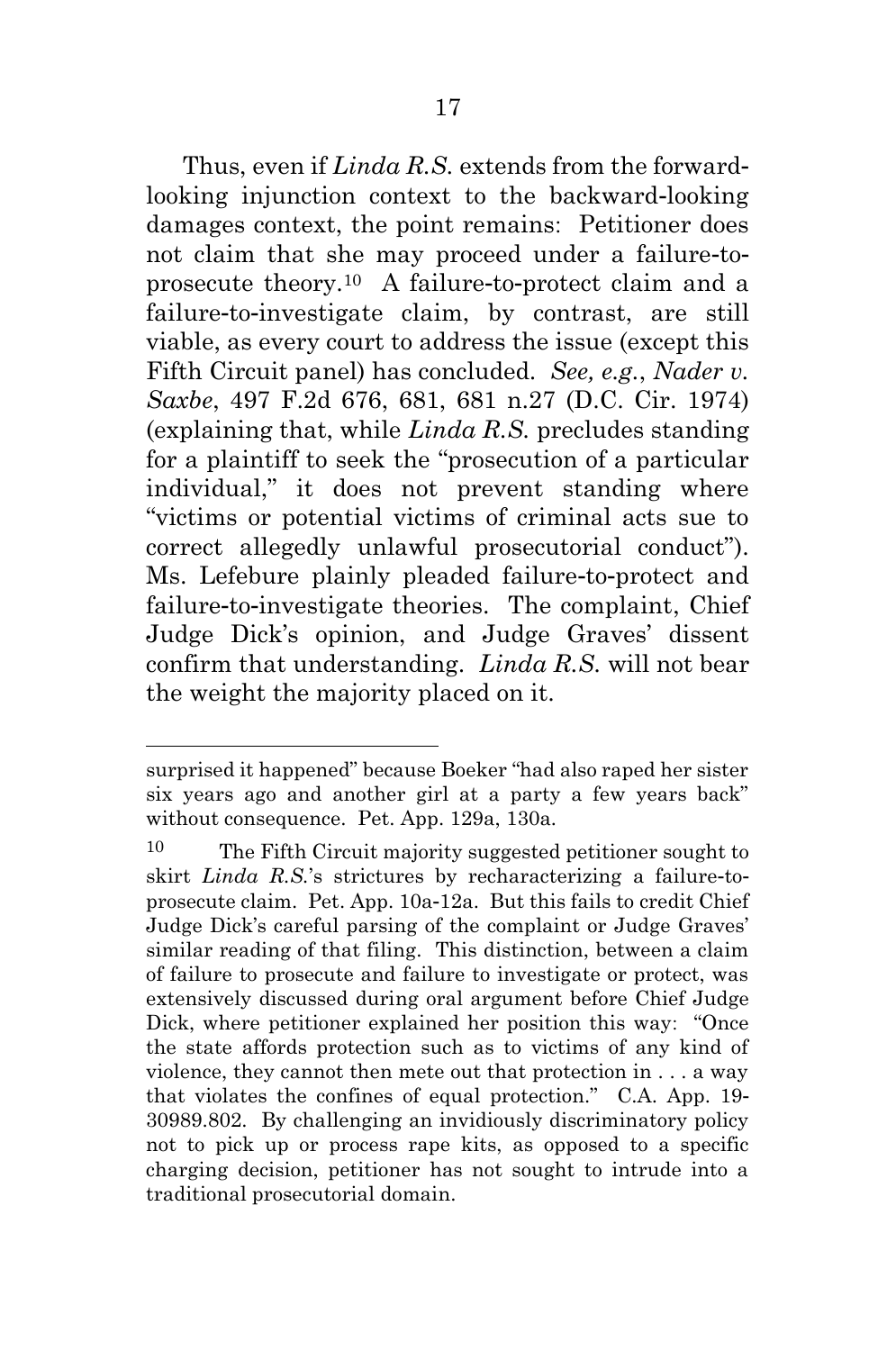## **B. Subsequent developments in standing and equal protection law foreclose the majority's attempt to extend** *Linda R.S***.**

*Linda R.S.* cast its decision in terms of the standing doctrine's nexus requirement. 410 U.S. at 618 (citing *Flast v. Cohen*, 392 U.S. 83, 102 (1968)). Five years later, the Court expressly removed that broad basis for barring suits against prosecutors. In *Duke Power*, 438 U.S. at 79 n.24, the Court held that the nexus requirement is applicable only in cases of taxpayer standing. Writing for a Court unanimous as to the result and a majority as to the reasoning, Chief Justice Burger noted:

> In *Linda R. S. v. Richard D.*, 410 U.S. 614, 93 S.Ct. 1146, 35 L.Ed.2d 536 (1973), a nontaxpayer suit, reference was made to *Flast*'s nexus requirement in the course of denying appellant's standing to challenge the nonenforcement of Texas' desertion and nonsupport statute. *Upon careful reading, however, it is clear that standing was denied not because of the absence of a subject-matter nexus between the injury asserted and the constitutional claim, but instead because of the unlikelihood that the relief requested would redress appellant's claimed injury. Id.*, at 618, 93 S.Ct., at 1149. This case thus provides no qualitative support for the broader application of *Flast*'s principles which appellants appear to advocate.

*Id.* (emphasis added).

*Linda R.S.* is a fact-specific case about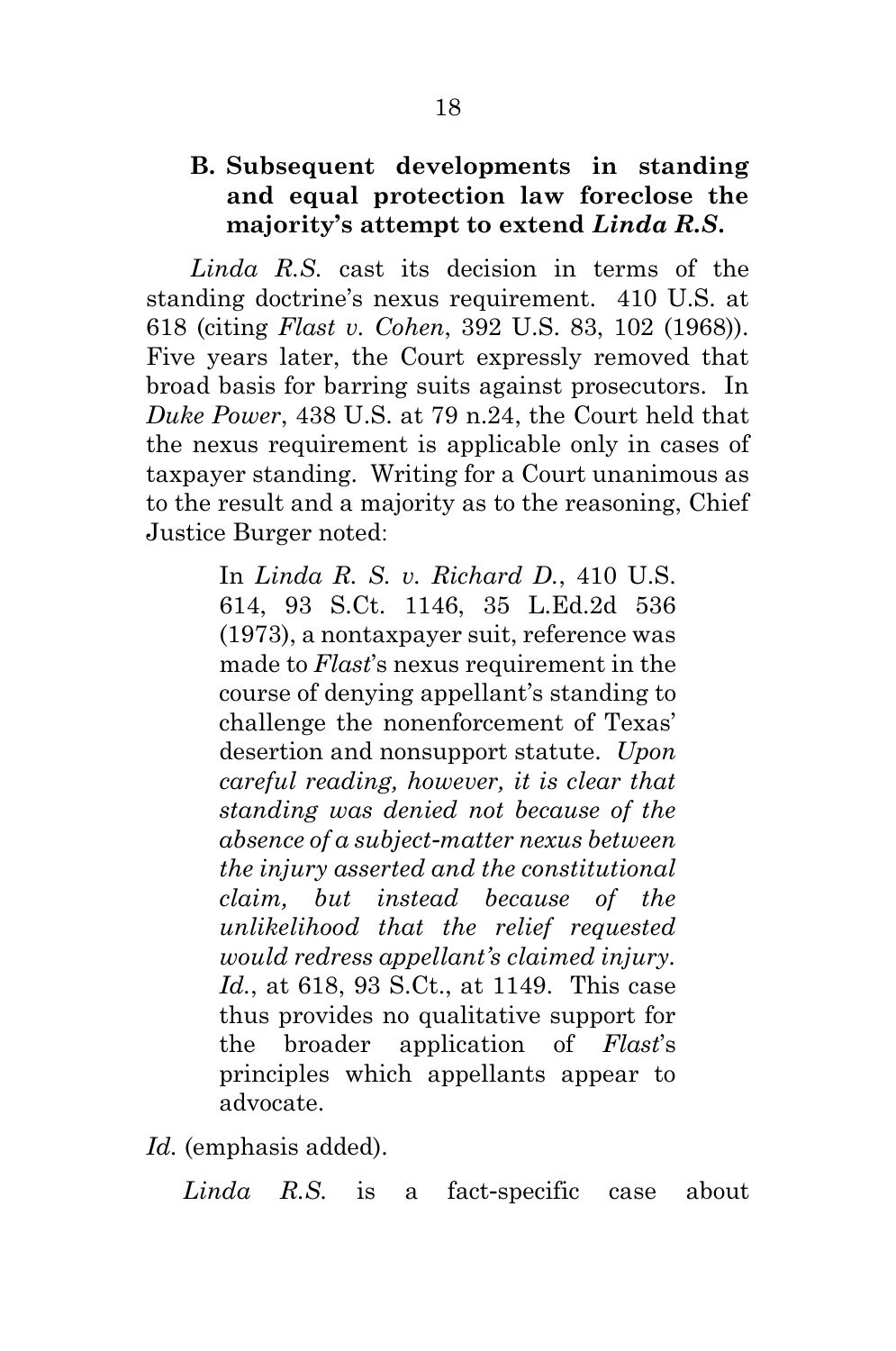redressability. Suing a district attorney to compel him to prosecute a father, to get a conviction, to jail the man, to hope he emerges changed, and at the end of the day to get money is the legal equivalent of a Rube Goldberg contraption. Suing a person whose discrimination-infected past decisions were a cause of profound harm is not just direct, but classic.<sup>11</sup> *Carter*, 409 U.S. at 428-29 (Section 1983 "may be viewed as an effort to afford a federal right in federal courts because by reason of prejudice, passion, neglect, intolerance or otherwise, state laws might not be enforced and the claims of citizens to the enjoyment of rights, privileges, and immunities guaranteed by the

Second, causation: Petitioner alleged that her attacker "knew of Defendant D'Aquilla's long-standing refusal to properly investigate sexual assault crimes against women," which emboldened him by removing any realistic fear of legal consequences. Pet. App. 133a-134a. In short, respondent's "acts led to the . . . violation of Ms. Lefebure's rights." *Id*. at 134a.

Third, and finally, redressability: The damages sought by petitioner are a classic form of redress for past harm. *Id.* at 143a. *See Uzuegbunam*, *supra*, 141 S. Ct. at 797-802.

<sup>11</sup> Petitioner's complaint passes the "irreducible constitutional minimum of standing" that this Court articulated in *Lujan v. Defenders of Wildlife*, 504 U.S. 555, 560 (1992), and its progeny. Simply stated, *Lujan*'s familiar three-part test requires injury, causation, and redressability. *Id*. at 560-61.

First, injury: Nobody contests that petitioner suffered an injury in fact. Petitioner not only suffered horrific physical and emotional trauma as the victim of a vicious criminal assault; she suffered directly from the denial of equal protection. Specifically, petitioner expressly alleged that respondent's discriminatory "actions, omissions, practices and customs . . . violated the Fourteenth Amendment's promise of equal protection of the laws." Pet. App. 86a. *See also*, *Ne. Fla. Chapter of the Assoc. Gen. Contractors of Am. v. Jacksonville*, 508 U.S. 656, 666 (1993) (noting that the "'injury in fact' in an equal protection case of this variety is the denial of equal treatment").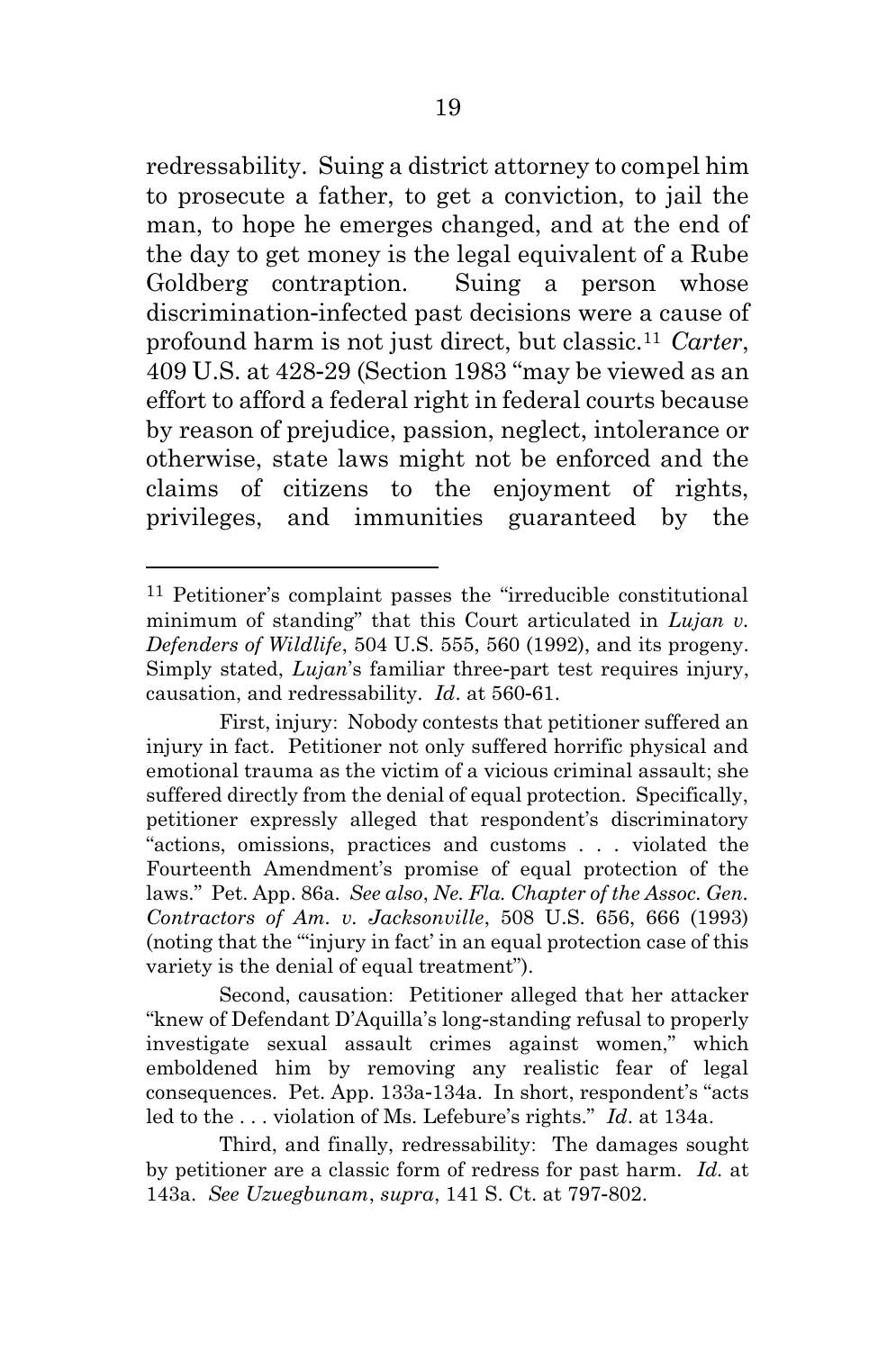Fourteenth Amendment might be denied by the state agencies" (quoting *Monroe*, 365 U.S. at 180)).

Developments in equal protection law have similarly foreclosed the majority's expansive reading of *Linda R.S.* The vast majority of circuit cases approving a claim for failure to investigate or failure to protect have cited Chief Justice Rehnquist's famous footnote in *DeShaney v. Winnebago County Department of Social Services*, 489 U.S. 189, 197 n.3 (1989): "The State may not, of course, selectively deny its protective services to certain disfavored minorities without violating the Equal Protection Clause." (citing *Yick Wo* v. *Hopkins*, 118 U.S. 356 (1886)). Over time, this footnote became the source for expanding equal protection rights to circumstances not imagined in 1973. *See, e.g.*, *Beltran v. City of El Paso*, 367 F.3d 299, 304 (5th Cir. 2004) ("More recently, this court acknowledged that certain intentionally discriminatory policies, practices, and customs of law enforcement with regard to domestic assault and abuse cases may violate the Equal Protection Clause under the *DeShaney* footnote."). This change in substantive law means that, while petitioner had "no constitutional right to be protected by the state against being murdered by criminals or madmen," nevertheless "the state may not discriminate in providing such protection." *Bowers v. DeVito*, 686 F.2d 616, 618 (7th Cir. 1982) (Posner, J.); *Watson, supra*, 857 F.2d at 694, 695–96. This substantive right is meaningless without standing to assert it. It would be passing strange if, as among all the different kinds of government officials, prosecutors alone were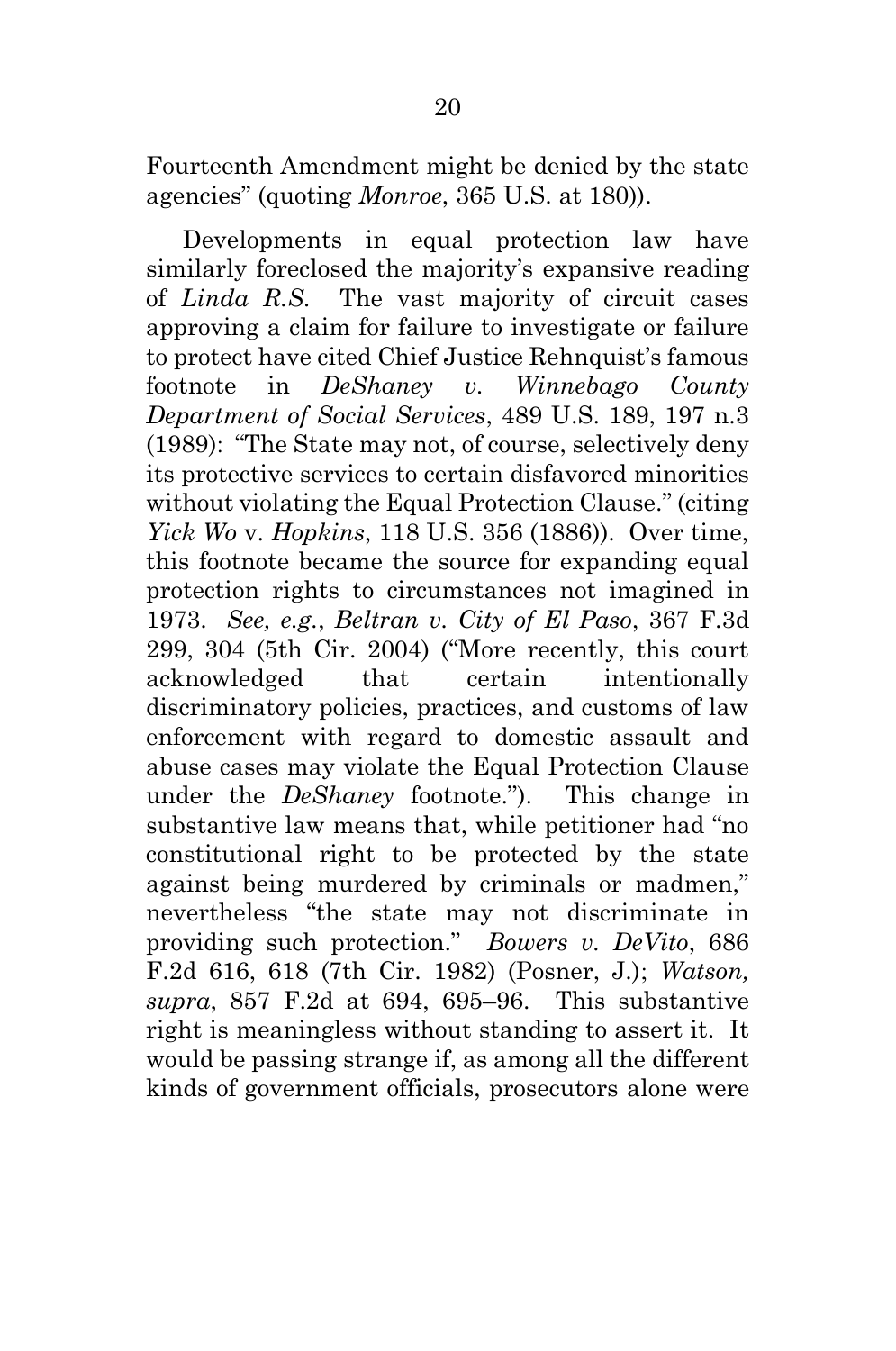exempt from this duty.<sup>12</sup>

## **C. The majority's extension of** *Linda R.S***. is unwise, particularly at this moment in history.**

Petitioner has no quarrel with *Linda R.S.* as written; it embodies a common-sense limitation on judicial authority. If citizens were able to force prosecutors to bring charges against a particular person, an important bulwark against governmental overreach would be lost—particularly in an era of policy and fairness concerns resulting from the overcriminalization of American law. It would also usurp a historical prerogative—the exercise of prosecutorial discretion—and thereby undermine separation-of-powers values.

But these concerns have no application here. While the ultimate decision whether or not to prosecute a particular case rightly remains with

<sup>12</sup> *See Mitchum v. Foster*, 407 U.S. 225, 239 (1972) ("It is clear from the legislative debates surrounding passage of § 1983's predecessor that the Act was intended to enforce the provisions of the Fourteenth Amendment, against State action, . . . whether that action be executive, legislative, or judicial." (ellipsis in original)); *id.* at 241 ("'We are driven by existing facts to provide for the several states in the South what they have been unable to fully provide for themselves i.e., the full and complete administration of justice in the courts' . . . . 'Sheriffs, having eyes to see, see not; judges, having ears to hear, hear not; witnesses conceal the truth or falsify it; grand and petit juries act as if they might be accomplices  $\dots$  (A)ll the apparatus and machinery of civil government, all the processes of justice, skulk away as if government and justice were crimes and feared detection. Among the most dangerous things an injured party can do is to appeal to justice.'" (alteration in original) (quoting Cong. Globe, 42d Cong., 1st Sess., 653 (1871))).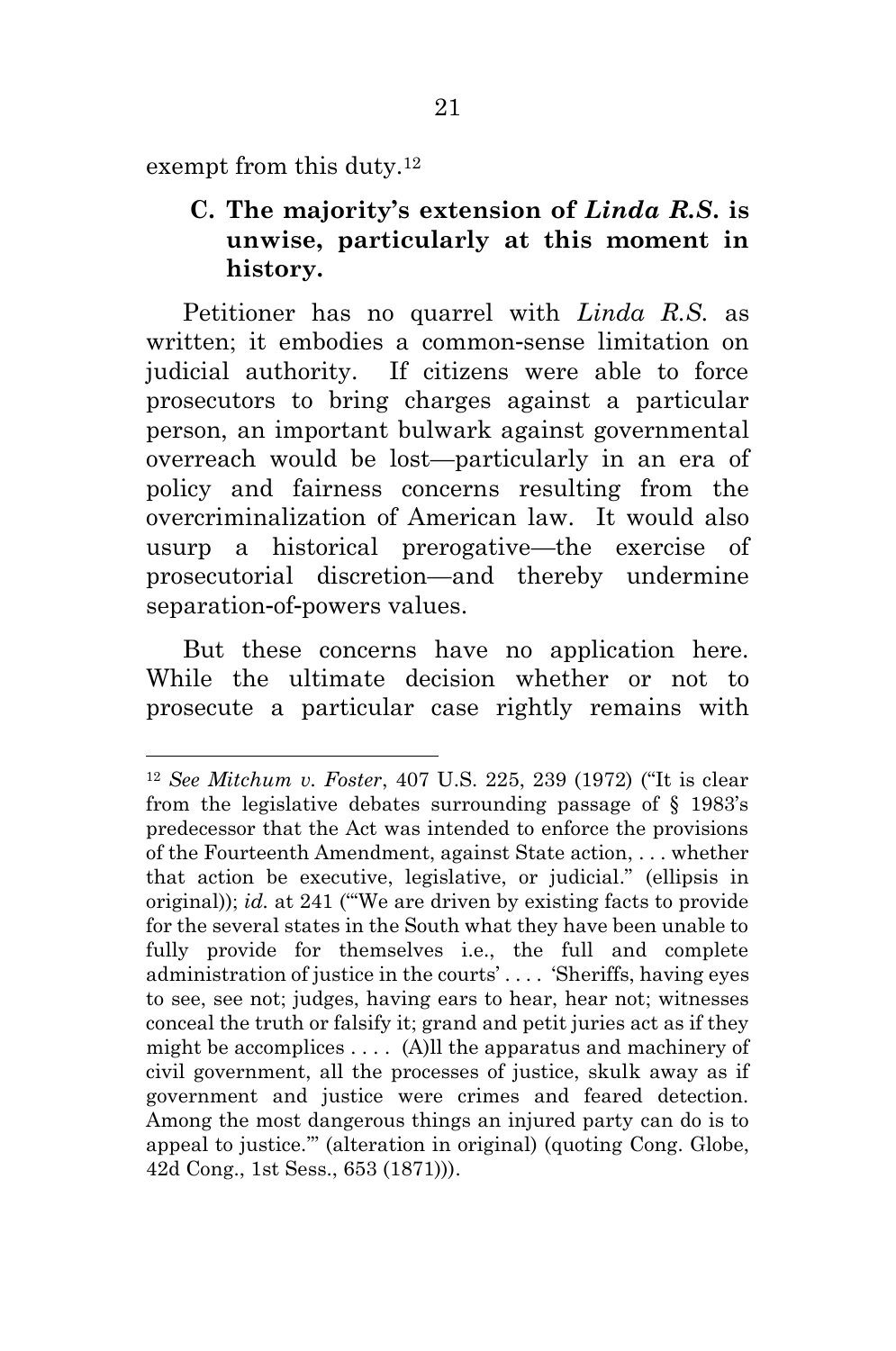prosecutors, that duty—like other Executive Branch functions—must be exercised consistent with constitutional norms. And a failure to protect citizens from crime based on discriminatory animus is subject to redress through damages, rather than injunctions that could effectively shift prosecutorial discretion to the judiciary.

If one fears that this approach would lead to a profusion of baseless lawsuits, one need only look to the policing context to see that has not happened, even though nine circuits have, for decades, expressly countenanced such claims. No slippery slope looms ahead.

Confining *Linda R.S.* to cases seeking to enjoin a district attorney to prosecute a particular person meets not only the moment, but also the history of the Equal Protection Clause and Section 1983. As Judge Graves observed in his dissent, the "selective withdrawal of police protection, as when the Southern states during the Reconstruction era refused to give police protection to their black citizens, is the prototypical denial of equal protection." Pet. App. 39a-40a (quoting *Hilton v. City of Wheeling*, 209 F.3d 1005, 1007 (7th Cir. 2000)) (citing *Slaughter–House Cases*, 83 U.S. 36, 70 (1872); DAVID P. CURRIE, THE CONSTITUTION IN THE SUPREME COURT: THE FIRST HUNDRED YEARS, 1789-1888, 349 (1985)). As Judge Graves aptly noted, "law enforcers who systematically withdraw protection from a group against which they are prejudiced" are "the original target of the equal protection clause." Pet. App. 40a (quoting *Del Marcelle v. Brown Cty. Corp.*, 680 F.3d 887, 889 (7th Cir. 2012) (Posner, J., concurring)).